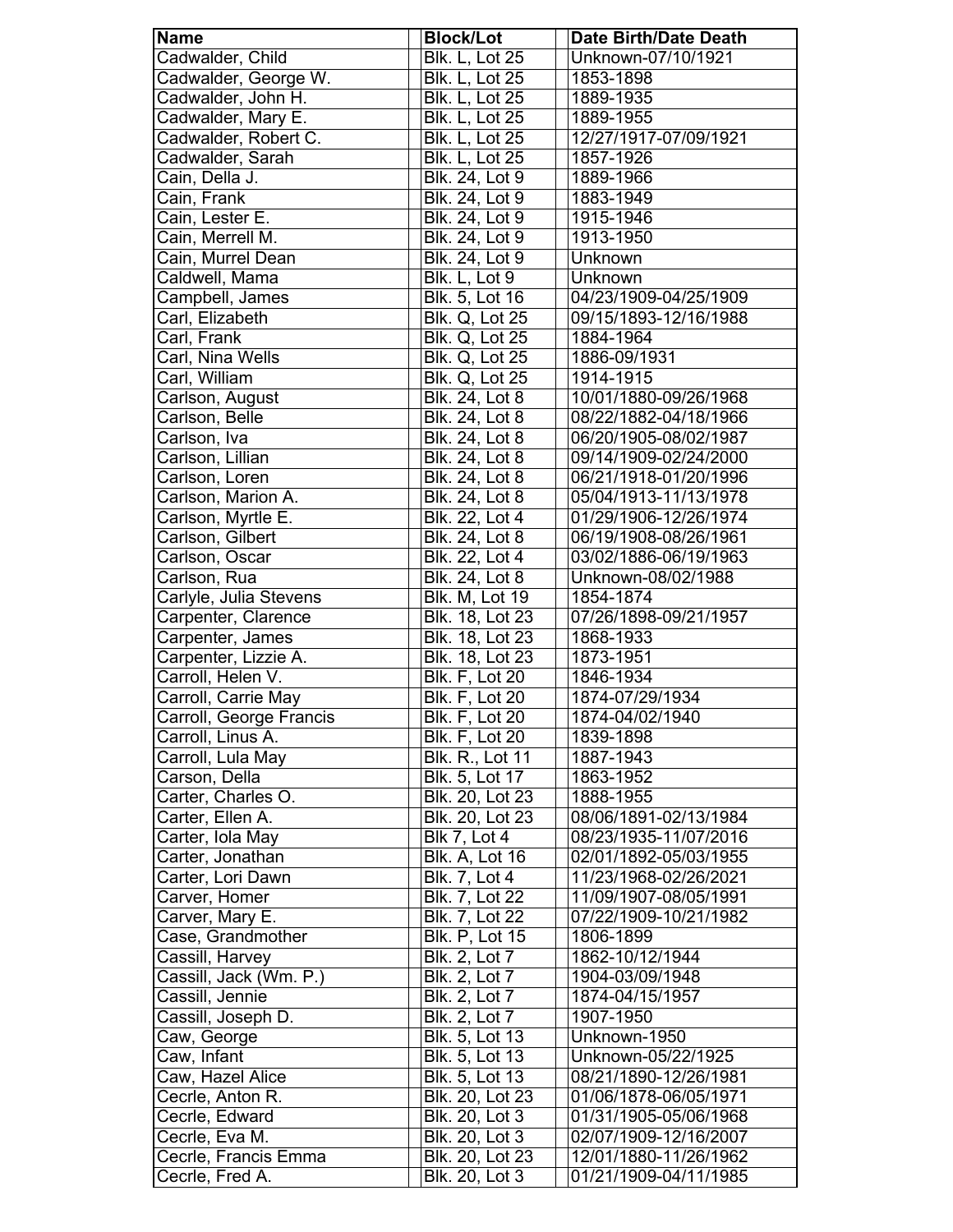| Cecrle, Isabelle            | Blk. 20, Lot 3         | 08/05/1919-05/23/1979 |
|-----------------------------|------------------------|-----------------------|
| Cecrle, Janice              | Blk. 19, Lot 14        | 12/19/1941-04/27/2016 |
| Cecrle, Merna A.            | Blk. 20, Lot 3         | 10/08/1915-10/15/1951 |
| Cernik, Karen               | Blk. 6, Lot 24         | 03/28/1942-12/13/2011 |
| Chamberlain, Elizabeth J.   | <b>Blk. 5, Lot 5</b>   | 1850-1920             |
| Chamberlain, George C.      | <b>Blk. 5, Lot 5</b>   | 1839-1912             |
| Chandler, Peyton A          | <b>Blk. E, Lot 12</b>  | 09/27/2003-04/10/2020 |
| Chapin, Albert D. (Bert)    | Blk. 13, Lot 19        | 08/03/1922-04/17/2010 |
| Chapin, Clara A.            | Blk. 13, Lot 19        | 06/11/1924-06/03/2008 |
| Chapin, Linda               | <b>Blk. 13, Lot 19</b> | 03/22/1948-04/07/2021 |
| Chatfield, Elbert           | <b>Blk. Q, Lot 10</b>  | 1876-12/07/1878       |
|                             |                        |                       |
| Chatfield, Hannah           | <b>Blk. Q, Lot 10</b>  | 1827-02/19/1875       |
| Chatfield, Harold E.        | <b>Blk. Q, Lot 10</b>  | 1888-08/04/1893       |
| Chick, George               | Blk. K, Lot 6          | 10/29/1905-10/31/1905 |
| Choate, Joseph Fredrick     | Blk. F, Lot 4          | 03/09/1852-09/02/1860 |
| Choate, Willis Eugene       | Blk. F, Lot 4          | 10/10/1853-05/28/1858 |
| Chody, Mary                 | Blk. 14, Lot 6         | 01/03/1856-01/23/1944 |
| Clair, Annette M.           | Blk. 22, Lot 11        | 1888-1967             |
| Clair, Orville              | <b>Blk. 22, Lot 11</b> | 1879-1956             |
| Clark, Henry A.             | Blk. 5, Lot 28         | 1847-11/23/1934       |
| Clark, James M.             | Blk. 13, Lot 22        | 07/25/1956-02/20/2011 |
| Clark, Jennie Hays          | Blk. 18, Lot 14        | 1859-1927             |
| Clarke, Marie Josephine     | Blk. P, Lot 7          | 1884-11/17/1983       |
| Clarke, Martha Marianne     | Blk. P, Lot 7          | 03/01/1916-01/17/1986 |
| Clarke, Mary Ann Williamson | Blk. 12, Lot 26        | 12/07/1857-07/02/1943 |
| Clarke, Oscar L.            | Blk. P, Lot 7          | 08/27/1883-11/30/1969 |
| Clarke, Samuel              | Blk. 12, Lot 26        | 1854-1921             |
| Clarke, Samuel Richard Bard | Blk. 12, Lot 26        | 09/24/1901-07/19/1939 |
| Clarke, Zoe Marie Nims      | Blk. P, Lot 7          | 03/16/1890-11/05/1950 |
| Clasen, Elizabeth L.        | Blk. 10, Lot 10        | 1884-1963             |
| Clasen, George Henry        | Blk. 10, Lot 10        | 02/16/1897-10/24/1947 |
| Classen, Albert             | Blk. 10, Lot 10        | 1850-1897             |
| Classen, Ernest Vaughn      | <b>Blk. 10, Lot 10</b> | 1916-1919             |
| Classen-Lee, Jessie         | <b>Blk. 10, Lot 10</b> | 1890-1916             |
| Classen, Louise             | Blk. 10, Lot 10        | 1884-1971             |
| Classen, Margaret           | Blk. 10, Lot 10        | 1850-1933             |
| Classen, Mattie Maggie      | Blk. 10, Lot 10        | 1886-1968             |
| Close, Augusta Cook         | Blk. D, Lot 5          | 05/22/1875-12/17/1902 |
| Coder, Andrew J.            | <b>Blk. 4, Lot 12</b>  | 01/18/1869-09/09/1945 |
| Coder, Emma                 | Blk. 4, Lot 12         | 1880-03/17/1933       |
| Coder, Fannie               | Blk. 4, Lot 12         | 04/16/1840-11/30/1908 |
| Coder, Harold Dean          | Blk. 18, Lot 8         | 10/31/1926-03/18/2006 |
| Coder, Jerry L.             | Blk. 4, Lot 12         | Unknown-04/11/1904    |
| Coder, J.F.                 | Blk. 4, Lot 12         | 06/08/1836-07/16/1916 |
|                             |                        |                       |
| Coder, Joe                  | Blk. 4, Lot 12         | 1880-03/05/1949       |
| Coder, John                 | Blk. 4, Lot 12         | 05/12/1858-09/18/1936 |
| Coder, Lizzie M.            | Blk. 4, lot 12         | 12/09/1868-11/23/1933 |
| Coder, Olive                | Blk. 4, Lot 12         | 06/21/1877-07/16/1950 |
| Coder, Sally Sara           | Blk. 18, Lot 8         | Unknown-05/25/1975    |
| Coder, Suzann Kay           | <b>Blk. 18, Lot 8</b>  | 04/10/1960-04/10/1960 |
| Coder, Wm.                  | Blk. 4, Lot 12         | 10/07/1868-03/16/1923 |
| Coffin, Daisy Edith         | Blk. 24, Lot 20        | 1885-1973             |
| Coffin, Mary Ruth           | Blk. 18, Lot 20        | 11/11/1905-11/19/1995 |
| Coffin, Maurice             | Blk. 18, Lot 20        | 07/31/1902-10/20/1992 |
| Coffin, Robert B.           | Blk. 24, Lot 20        | 1883-1948             |
| Cole, Anna                  | Blk. M, Lot 21         | 06/03/1868-10/31/1928 |
| Cole, Barbara Ann           | Blk. M, Lot 21         | 04/18/1929-04/20/1929 |
| Cole, Billee Maxine         | Blk. 22, Lot 2         | 12/13/1929-07/12/1976 |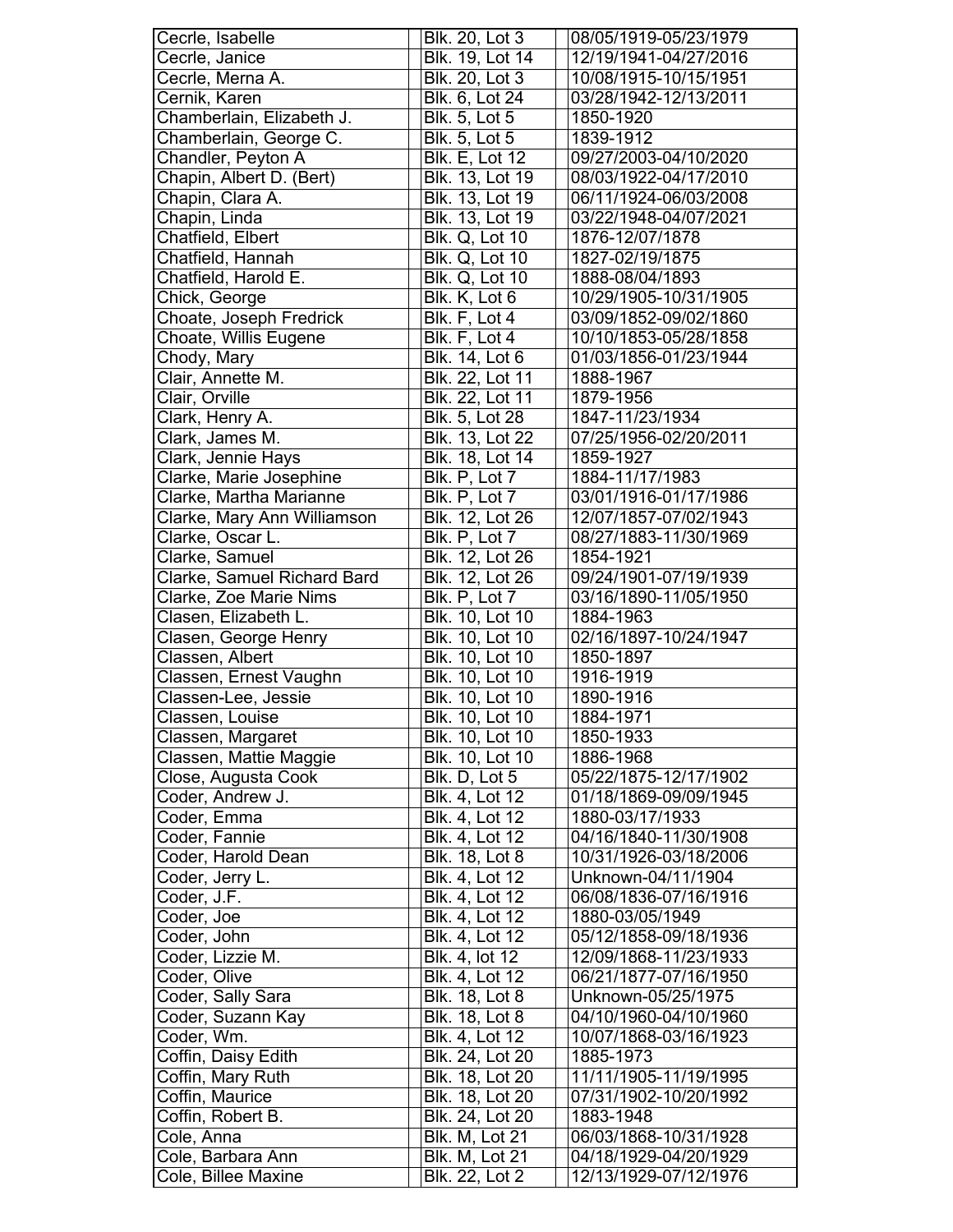|                            | Blk. 6, Lot 1                            | 1829-1917                             |
|----------------------------|------------------------------------------|---------------------------------------|
| Cole, Ethel M.             | Blk. M, Lot 21                           | 02/17/1893-01/06/1977                 |
| Cole, Frank                | Blk. M, Lot 21                           | 05/30/1900-10/17-1972                 |
| Cole, James Everett        | Blk. M, Lot 21                           | 05/23/1858-08/08/1932                 |
| Cole, James Everett Jr.    | Blk. M, Lot 21                           | 08/11/1906-10/12/1985                 |
| Cole, James V.             | Blk. 22, Lot 2                           | 01/15/1929-09/09/2010                 |
| Cole, Fred                 | Blk. 6, Lot 1                            | 1826-1905                             |
| Cole, Mae C.               | Blk. L, Lot 24                           | 1899-10/03/1989                       |
| Cole, Ralph B. Jr.         | Blk. L, Lot 24                           | 1919-1925                             |
| Cole, Ralph B. Sr.         | <b>Blk. L, Lot 24</b>                    | 12/13/1892-03/08/1985                 |
| Cole, Shirley A.           | <b>Blk. P, Lot 17</b>                    | 1930-06/03/1977                       |
| Coleman, Beverly M.        | Blk.15, Lot 16                           | 07/16/1929-01/31/2022                 |
| Coleman, Edward            | Blk. L, Lot 2                            | 05/04/1849-05/16/1899                 |
| Coleman, Hardy             | Blk. L, Lot 2                            | 02/20/1882-06/27/1954                 |
| Coleman, Joseph            | Blk. 14, Lot 1                           | 1864-1950                             |
| Coleman, Mary              | Blk. L, Lot 2                            | 12/25/1925-12/28/1952                 |
| Colgrove, Baby Boy         | Blk. 9, Lot 20                           | 1934-1934                             |
| Colgrove, Elmer            | Blk. 9, Lot 20                           | Unknown-05/18/2001                    |
| Colgrove, Mary             | Blk. 11, Lot 6                           | 04/01/1915-07/11/1992                 |
| Colgrove, Baby Ray         | Blk. 9, Lot 20                           | 1934-1934                             |
| Colgrove, Thelma A.        | Blk. 9, Lot 20                           | 10/07/1912-09/01/1986                 |
| Colgrove, Wilbur (Pete)    | Blk. 11, Lot 6                           | 07/18/1913-12/18/2005                 |
| Collier, Gerald            | Blk. 9, Lot 12                           | 1912-1955                             |
| Collier, Harold R.         | Blk. 3, Lot 12                           | 09/23/1905-04/26/1979                 |
| Collier, Leona L.          | Blk. 3, Lot 12                           | 1911-1966                             |
| Collier, Lynn              | Blk. 9, Lot 13                           | 1891-1954                             |
| Collier, Minnie            | Blk. 9, Lot 13                           | 08/31/1884-08/11/1975                 |
| Collins, Alta Throop       | Blk. I, Lot 5                            | 1873-1920                             |
| Collins, Bertha            | Blk. 18, Lot 9                           | 03/10/1882-11/25/1971                 |
| Collins, Connie            | Blk. 18, Lot 9                           | 1876-1927                             |
| Collins, Chas K.           | Blk. I, Lot 5                            | 1874-1918                             |
| Collins, Esther F.         | Blk. I, Lot 5                            | 1838-1919                             |
|                            |                                          |                                       |
|                            |                                          |                                       |
| Collins, Julia Fowler      | Blk. I, Lot 5                            | 08/29/1808-04/05/1883                 |
| Collins, Neal              | Blk. 18, Lot 9                           | 1904-1927                             |
| Collins, Wm. H.            | Blk. I, Lot 5                            | 1836-1912                             |
| Combs, Emma                | <b>Blk. 1, Lot 7</b>                     | 1855-02/08/1950                       |
| Combs, John                | <b>Blk. 1, Lot 7</b>                     | 1850-05/26/1927                       |
| Combs, Nellie              | Blk. 1, Lot 7                            | Unknown-03/1989                       |
| Combs, Otis                | <b>Blk. 1, Lot 7</b>                     | 01/01/1890-11/11/1982                 |
| Coonce, Raymond            | <b>Blk. E, Lot 18</b>                    | Unknown-03/23/1907                    |
| Condit, Dr. Edison         | Blk. 18, Lot 18                          | 11/25/1889-12/20/1963                 |
| Condit, Eva                | Blk. 18, Lot 18                          | 02/03/1900-09/17/1977                 |
| Conklin, Albia             | Blk. 8, Lot 22                           | 1871-1930                             |
| Conklin, John W.           | Blk. O, Lot 6                            | 1877-1908<br>1902-1919                |
| Conklin, Lois Maude        | Blk. 8, Lot 22                           |                                       |
| Conklin, Mary H.           | Blk. 8, Lot 22                           | 1876-1929                             |
| Conklin, Mary L.           | Blk. 8, Lot 22                           | 1904-1930                             |
| Conner, Andrew E.          | <b>Blk. J, Lot 13</b>                    | Unknown-04/10/1884                    |
| Cook, David                | <b>Blk. R, Lot 10</b>                    | 1848-1926                             |
| Cook, Frances Evie         | Blk. 2, Lot 9                            | 05/22/1898-05/16/1909                 |
| Cook, Gertrude             | Blk. D, Lot 5                            | Unknown                               |
| Cook, Henry                | Blk. D, Lot 5                            | 07/04/1834-11/27/1923                 |
| Cook, Lena                 | Blk. D, Lot 5                            | 12/17/1842-08/09/1896                 |
| Cook, Margaret             | <b>Blk. R, Lot 10</b>                    | 1910-02/1925                          |
| Cook, Mary E.              | Blk. 12, Lot 11                          | 09/01/1859-12/18/1941                 |
| Cook, O.W.<br>Cook, Roxana | Blk. 12, Lot 11<br><b>Blk. R, Lot 10</b> | 01/30/1850-06/24/1936<br>1863-08/1921 |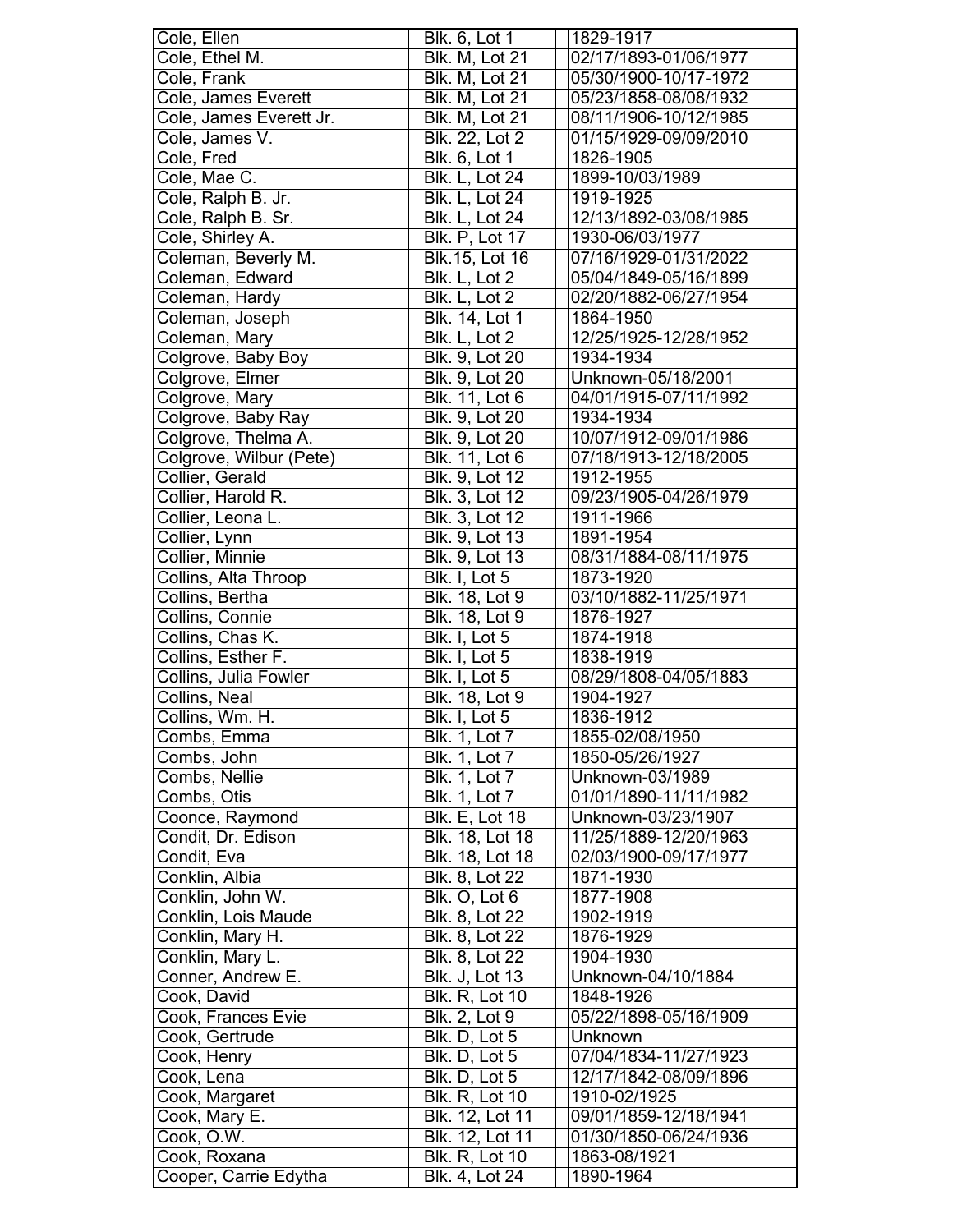| Cooper<br>Blk. P, Lot 1<br>1838-03/20/1886<br>Cope, Golden D.<br><b>Blk. 9, Lot 2</b><br>11/24/1902-12/14/1986<br>Cope, Viola<br><b>Blk. 9, Lot 2</b><br>Unknown<br>Coppock, Catherine<br>1868-01/1957<br><b>Blk. Q, Lot 26</b><br>Coppock, I.D.<br><b>Blk. Q, Lot 26</b><br>1858-12/1934<br><b>Blk. F, Lot 14</b><br>Corbin, Allen Roy<br>1885-06/07/1961<br>04/03/1891-11/19/1973<br>Corbin, Amy<br><b>Blk. F, Lot 14</b><br>Corbin, Billy Leroy<br>Blk. E, Lot 15<br>08/02/1940-05/23/1994<br>Corbin, Clyde<br><b>Blk. E. Lot 15</b><br>10/7/1913-12/17/2004<br>Blk. 5, Lot 21<br>Corbin, Doris<br>Unknown-Unknown<br>Corbin, Hettie<br>Blk. 2, Lot 12<br>1857-1939<br>Corbin, James<br>Blk. 5, Lot 21<br>Unknown-Unknown<br>Corbin, James<br>Blk. 2, Lot 12<br>1854-1935<br>Corbin, James Maurice<br>Blk. 5, Lot 21<br>12/26/1946-03/30/2021<br>Corbin, Kimberlyn Kay<br><b>Blk. E, Lot 15</b><br>03/24/1962-03/24/1962<br>Corbin, Mae R.<br><b>Blk. E, Lot 15</b><br>10/21/1917-10/28/1992<br>Corbin, Ruby<br>Blk. 2, Lot 12<br>1895-1967<br>Corbin, Wanda<br>Blk. 5, Lot 21<br>10/25/1936-12/01/1945<br>Cordry, Hailey Grace<br>Blk. 11. Lot 4<br>06/23/2004-06/23/2004<br>Core, Isaac N.<br>Blk. M, Lot 3<br>08/24/1832-10/22/1899<br>Cornerous, Adolph H.<br><b>Blk. 3, Lot 3</b><br>1879-04/09/1959<br>Cornerous, Elizabeth<br><b>Blk. 3, Lot 3</b><br>1889-01/03/1944<br>Cornell, George W.<br>Blk. 18, Lot 19<br>1862-1942<br>Cornell, Harris W.<br>Blk. 3, Lot 24<br>09/28/1889-07/02/1963<br>Blk. 3, Lot 24<br>Cornell, Katharine<br>03/28/1889-05/09/1989<br>Cornell, Vallona L.<br>Blk. 18, Lot 19<br>1860-1931<br>Correll, Infant<br>Blk. 16, Lot 12<br>Unknown-09/30/1922<br>Correll, Mary F.<br><b>Blk. 16, Lot 12</b><br>1868-1952<br>Correll, Oscar A.<br>Blk. 16, Lot 12<br>1868-1922<br>Corwin, Benjamin F.<br>Blk. 10, Lot 20<br>1844-1919<br><b>Blk. 10, Lot 20</b><br>Corwin, Carrie Mae<br>1871-1974<br>Blk. 10, Lot 20<br>1876-1927<br>Corwin, Jud<br>Corwin, L.A.<br>Blk. 10, Lot 20<br>1867-1934<br><b>Blk. 10, Lot 20</b><br>Corwin, Sarah A.<br>1847-1928<br>Cousins, Effie E.<br>Blk. 22, Lot 13<br>10/25/1884-12/26/1941<br>Blk. 22, Lot 13<br>Cousins, Ira<br>1882-1963<br>Cousins, Irvin<br>Blk. 22, Lot 21<br>01/25/1895-01/03/1967<br>Blk. 22, Lot 21<br>Cousins, Nola<br>01/05/1889-11/23/1962<br><b>Blk. M, Lot 12</b><br>Covert, James<br>Unknown<br>Blk. D, Lot 2<br>Cox, Addie<br>1868-1921<br><b>Blk. H, Lot 17</b><br>10/31/1889-05/11/1968<br>Cox, Clyde<br>Cox, Davis<br>Blk. D, Lot 2<br>1859-1927<br>Cox, Estella Ruth<br><b>Blk. H, Lot 17</b><br>06/19/1893-06/11/1959<br>Cox, Henretta<br><b>Blk. P, Lot 10</b><br>1843-1920<br>Cox, Henry<br>Blk. 14, Lot 1<br>1837-1923<br>Cox, Sarah<br>Blk. 14, Lot 1<br>1845-1926<br><b>Blk. P, Lot 10</b><br>1817-03/06/1876<br>Cox<br>Blk. 24, Lot 11<br>Cozine, Effie M.<br>1863-1945<br>Cozine, Irma H.<br>Blk. 24, Lot 11<br>03/25/1901-02/04/1980<br>Cozine, Robert D.<br>Blk. 24, Lot 10<br>1863-1961<br>Cozine, Vern M.<br>Blk. 24, Lot 11<br>08/01/1893-12/13/1980<br>Craig, Alma E.<br>Blk. 14, Lot 19<br>12/30/1893-05/13/1986<br>Blk. 14, Lot 19<br>Craig, Louiza<br>1852-1922<br>Unknown-05/18/1942<br><b>Blk. 6, Lot 8</b><br>Craig, Mary<br>Blk. 14, Lot 19<br>Craig, Roy D.<br>1885-1940<br>Craig, Sam<br>Blk. 14, Lot 19<br>1849-1931 | Cooper, Chelsie | Blk. 4, lot 24 | 1884-1964             |
|------------------------------------------------------------------------------------------------------------------------------------------------------------------------------------------------------------------------------------------------------------------------------------------------------------------------------------------------------------------------------------------------------------------------------------------------------------------------------------------------------------------------------------------------------------------------------------------------------------------------------------------------------------------------------------------------------------------------------------------------------------------------------------------------------------------------------------------------------------------------------------------------------------------------------------------------------------------------------------------------------------------------------------------------------------------------------------------------------------------------------------------------------------------------------------------------------------------------------------------------------------------------------------------------------------------------------------------------------------------------------------------------------------------------------------------------------------------------------------------------------------------------------------------------------------------------------------------------------------------------------------------------------------------------------------------------------------------------------------------------------------------------------------------------------------------------------------------------------------------------------------------------------------------------------------------------------------------------------------------------------------------------------------------------------------------------------------------------------------------------------------------------------------------------------------------------------------------------------------------------------------------------------------------------------------------------------------------------------------------------------------------------------------------------------------------------------------------------------------------------------------------------------------------------------------------------------------------------------------------------------------------------------------------------------------------------------------------------------------------------------------------------------------------------------------------------------------------------------------------------------------------------------------------------------------------------------------------------------------------------------------------------------------------------------------------------------------------------------------------------------------------------------------------------------------------------------------------------------------------------------------------------------------------------------------------------------------------------|-----------------|----------------|-----------------------|
|                                                                                                                                                                                                                                                                                                                                                                                                                                                                                                                                                                                                                                                                                                                                                                                                                                                                                                                                                                                                                                                                                                                                                                                                                                                                                                                                                                                                                                                                                                                                                                                                                                                                                                                                                                                                                                                                                                                                                                                                                                                                                                                                                                                                                                                                                                                                                                                                                                                                                                                                                                                                                                                                                                                                                                                                                                                                                                                                                                                                                                                                                                                                                                                                                                                                                                                                                |                 |                |                       |
|                                                                                                                                                                                                                                                                                                                                                                                                                                                                                                                                                                                                                                                                                                                                                                                                                                                                                                                                                                                                                                                                                                                                                                                                                                                                                                                                                                                                                                                                                                                                                                                                                                                                                                                                                                                                                                                                                                                                                                                                                                                                                                                                                                                                                                                                                                                                                                                                                                                                                                                                                                                                                                                                                                                                                                                                                                                                                                                                                                                                                                                                                                                                                                                                                                                                                                                                                |                 |                |                       |
|                                                                                                                                                                                                                                                                                                                                                                                                                                                                                                                                                                                                                                                                                                                                                                                                                                                                                                                                                                                                                                                                                                                                                                                                                                                                                                                                                                                                                                                                                                                                                                                                                                                                                                                                                                                                                                                                                                                                                                                                                                                                                                                                                                                                                                                                                                                                                                                                                                                                                                                                                                                                                                                                                                                                                                                                                                                                                                                                                                                                                                                                                                                                                                                                                                                                                                                                                |                 |                |                       |
|                                                                                                                                                                                                                                                                                                                                                                                                                                                                                                                                                                                                                                                                                                                                                                                                                                                                                                                                                                                                                                                                                                                                                                                                                                                                                                                                                                                                                                                                                                                                                                                                                                                                                                                                                                                                                                                                                                                                                                                                                                                                                                                                                                                                                                                                                                                                                                                                                                                                                                                                                                                                                                                                                                                                                                                                                                                                                                                                                                                                                                                                                                                                                                                                                                                                                                                                                |                 |                |                       |
|                                                                                                                                                                                                                                                                                                                                                                                                                                                                                                                                                                                                                                                                                                                                                                                                                                                                                                                                                                                                                                                                                                                                                                                                                                                                                                                                                                                                                                                                                                                                                                                                                                                                                                                                                                                                                                                                                                                                                                                                                                                                                                                                                                                                                                                                                                                                                                                                                                                                                                                                                                                                                                                                                                                                                                                                                                                                                                                                                                                                                                                                                                                                                                                                                                                                                                                                                |                 |                |                       |
|                                                                                                                                                                                                                                                                                                                                                                                                                                                                                                                                                                                                                                                                                                                                                                                                                                                                                                                                                                                                                                                                                                                                                                                                                                                                                                                                                                                                                                                                                                                                                                                                                                                                                                                                                                                                                                                                                                                                                                                                                                                                                                                                                                                                                                                                                                                                                                                                                                                                                                                                                                                                                                                                                                                                                                                                                                                                                                                                                                                                                                                                                                                                                                                                                                                                                                                                                |                 |                |                       |
|                                                                                                                                                                                                                                                                                                                                                                                                                                                                                                                                                                                                                                                                                                                                                                                                                                                                                                                                                                                                                                                                                                                                                                                                                                                                                                                                                                                                                                                                                                                                                                                                                                                                                                                                                                                                                                                                                                                                                                                                                                                                                                                                                                                                                                                                                                                                                                                                                                                                                                                                                                                                                                                                                                                                                                                                                                                                                                                                                                                                                                                                                                                                                                                                                                                                                                                                                |                 |                |                       |
|                                                                                                                                                                                                                                                                                                                                                                                                                                                                                                                                                                                                                                                                                                                                                                                                                                                                                                                                                                                                                                                                                                                                                                                                                                                                                                                                                                                                                                                                                                                                                                                                                                                                                                                                                                                                                                                                                                                                                                                                                                                                                                                                                                                                                                                                                                                                                                                                                                                                                                                                                                                                                                                                                                                                                                                                                                                                                                                                                                                                                                                                                                                                                                                                                                                                                                                                                |                 |                |                       |
|                                                                                                                                                                                                                                                                                                                                                                                                                                                                                                                                                                                                                                                                                                                                                                                                                                                                                                                                                                                                                                                                                                                                                                                                                                                                                                                                                                                                                                                                                                                                                                                                                                                                                                                                                                                                                                                                                                                                                                                                                                                                                                                                                                                                                                                                                                                                                                                                                                                                                                                                                                                                                                                                                                                                                                                                                                                                                                                                                                                                                                                                                                                                                                                                                                                                                                                                                |                 |                |                       |
|                                                                                                                                                                                                                                                                                                                                                                                                                                                                                                                                                                                                                                                                                                                                                                                                                                                                                                                                                                                                                                                                                                                                                                                                                                                                                                                                                                                                                                                                                                                                                                                                                                                                                                                                                                                                                                                                                                                                                                                                                                                                                                                                                                                                                                                                                                                                                                                                                                                                                                                                                                                                                                                                                                                                                                                                                                                                                                                                                                                                                                                                                                                                                                                                                                                                                                                                                |                 |                |                       |
|                                                                                                                                                                                                                                                                                                                                                                                                                                                                                                                                                                                                                                                                                                                                                                                                                                                                                                                                                                                                                                                                                                                                                                                                                                                                                                                                                                                                                                                                                                                                                                                                                                                                                                                                                                                                                                                                                                                                                                                                                                                                                                                                                                                                                                                                                                                                                                                                                                                                                                                                                                                                                                                                                                                                                                                                                                                                                                                                                                                                                                                                                                                                                                                                                                                                                                                                                |                 |                |                       |
|                                                                                                                                                                                                                                                                                                                                                                                                                                                                                                                                                                                                                                                                                                                                                                                                                                                                                                                                                                                                                                                                                                                                                                                                                                                                                                                                                                                                                                                                                                                                                                                                                                                                                                                                                                                                                                                                                                                                                                                                                                                                                                                                                                                                                                                                                                                                                                                                                                                                                                                                                                                                                                                                                                                                                                                                                                                                                                                                                                                                                                                                                                                                                                                                                                                                                                                                                |                 |                |                       |
|                                                                                                                                                                                                                                                                                                                                                                                                                                                                                                                                                                                                                                                                                                                                                                                                                                                                                                                                                                                                                                                                                                                                                                                                                                                                                                                                                                                                                                                                                                                                                                                                                                                                                                                                                                                                                                                                                                                                                                                                                                                                                                                                                                                                                                                                                                                                                                                                                                                                                                                                                                                                                                                                                                                                                                                                                                                                                                                                                                                                                                                                                                                                                                                                                                                                                                                                                |                 |                |                       |
|                                                                                                                                                                                                                                                                                                                                                                                                                                                                                                                                                                                                                                                                                                                                                                                                                                                                                                                                                                                                                                                                                                                                                                                                                                                                                                                                                                                                                                                                                                                                                                                                                                                                                                                                                                                                                                                                                                                                                                                                                                                                                                                                                                                                                                                                                                                                                                                                                                                                                                                                                                                                                                                                                                                                                                                                                                                                                                                                                                                                                                                                                                                                                                                                                                                                                                                                                |                 |                |                       |
|                                                                                                                                                                                                                                                                                                                                                                                                                                                                                                                                                                                                                                                                                                                                                                                                                                                                                                                                                                                                                                                                                                                                                                                                                                                                                                                                                                                                                                                                                                                                                                                                                                                                                                                                                                                                                                                                                                                                                                                                                                                                                                                                                                                                                                                                                                                                                                                                                                                                                                                                                                                                                                                                                                                                                                                                                                                                                                                                                                                                                                                                                                                                                                                                                                                                                                                                                |                 |                |                       |
|                                                                                                                                                                                                                                                                                                                                                                                                                                                                                                                                                                                                                                                                                                                                                                                                                                                                                                                                                                                                                                                                                                                                                                                                                                                                                                                                                                                                                                                                                                                                                                                                                                                                                                                                                                                                                                                                                                                                                                                                                                                                                                                                                                                                                                                                                                                                                                                                                                                                                                                                                                                                                                                                                                                                                                                                                                                                                                                                                                                                                                                                                                                                                                                                                                                                                                                                                |                 |                |                       |
|                                                                                                                                                                                                                                                                                                                                                                                                                                                                                                                                                                                                                                                                                                                                                                                                                                                                                                                                                                                                                                                                                                                                                                                                                                                                                                                                                                                                                                                                                                                                                                                                                                                                                                                                                                                                                                                                                                                                                                                                                                                                                                                                                                                                                                                                                                                                                                                                                                                                                                                                                                                                                                                                                                                                                                                                                                                                                                                                                                                                                                                                                                                                                                                                                                                                                                                                                |                 |                |                       |
|                                                                                                                                                                                                                                                                                                                                                                                                                                                                                                                                                                                                                                                                                                                                                                                                                                                                                                                                                                                                                                                                                                                                                                                                                                                                                                                                                                                                                                                                                                                                                                                                                                                                                                                                                                                                                                                                                                                                                                                                                                                                                                                                                                                                                                                                                                                                                                                                                                                                                                                                                                                                                                                                                                                                                                                                                                                                                                                                                                                                                                                                                                                                                                                                                                                                                                                                                |                 |                |                       |
|                                                                                                                                                                                                                                                                                                                                                                                                                                                                                                                                                                                                                                                                                                                                                                                                                                                                                                                                                                                                                                                                                                                                                                                                                                                                                                                                                                                                                                                                                                                                                                                                                                                                                                                                                                                                                                                                                                                                                                                                                                                                                                                                                                                                                                                                                                                                                                                                                                                                                                                                                                                                                                                                                                                                                                                                                                                                                                                                                                                                                                                                                                                                                                                                                                                                                                                                                |                 |                |                       |
|                                                                                                                                                                                                                                                                                                                                                                                                                                                                                                                                                                                                                                                                                                                                                                                                                                                                                                                                                                                                                                                                                                                                                                                                                                                                                                                                                                                                                                                                                                                                                                                                                                                                                                                                                                                                                                                                                                                                                                                                                                                                                                                                                                                                                                                                                                                                                                                                                                                                                                                                                                                                                                                                                                                                                                                                                                                                                                                                                                                                                                                                                                                                                                                                                                                                                                                                                |                 |                |                       |
|                                                                                                                                                                                                                                                                                                                                                                                                                                                                                                                                                                                                                                                                                                                                                                                                                                                                                                                                                                                                                                                                                                                                                                                                                                                                                                                                                                                                                                                                                                                                                                                                                                                                                                                                                                                                                                                                                                                                                                                                                                                                                                                                                                                                                                                                                                                                                                                                                                                                                                                                                                                                                                                                                                                                                                                                                                                                                                                                                                                                                                                                                                                                                                                                                                                                                                                                                |                 |                |                       |
|                                                                                                                                                                                                                                                                                                                                                                                                                                                                                                                                                                                                                                                                                                                                                                                                                                                                                                                                                                                                                                                                                                                                                                                                                                                                                                                                                                                                                                                                                                                                                                                                                                                                                                                                                                                                                                                                                                                                                                                                                                                                                                                                                                                                                                                                                                                                                                                                                                                                                                                                                                                                                                                                                                                                                                                                                                                                                                                                                                                                                                                                                                                                                                                                                                                                                                                                                |                 |                |                       |
|                                                                                                                                                                                                                                                                                                                                                                                                                                                                                                                                                                                                                                                                                                                                                                                                                                                                                                                                                                                                                                                                                                                                                                                                                                                                                                                                                                                                                                                                                                                                                                                                                                                                                                                                                                                                                                                                                                                                                                                                                                                                                                                                                                                                                                                                                                                                                                                                                                                                                                                                                                                                                                                                                                                                                                                                                                                                                                                                                                                                                                                                                                                                                                                                                                                                                                                                                |                 |                |                       |
|                                                                                                                                                                                                                                                                                                                                                                                                                                                                                                                                                                                                                                                                                                                                                                                                                                                                                                                                                                                                                                                                                                                                                                                                                                                                                                                                                                                                                                                                                                                                                                                                                                                                                                                                                                                                                                                                                                                                                                                                                                                                                                                                                                                                                                                                                                                                                                                                                                                                                                                                                                                                                                                                                                                                                                                                                                                                                                                                                                                                                                                                                                                                                                                                                                                                                                                                                |                 |                |                       |
|                                                                                                                                                                                                                                                                                                                                                                                                                                                                                                                                                                                                                                                                                                                                                                                                                                                                                                                                                                                                                                                                                                                                                                                                                                                                                                                                                                                                                                                                                                                                                                                                                                                                                                                                                                                                                                                                                                                                                                                                                                                                                                                                                                                                                                                                                                                                                                                                                                                                                                                                                                                                                                                                                                                                                                                                                                                                                                                                                                                                                                                                                                                                                                                                                                                                                                                                                |                 |                |                       |
|                                                                                                                                                                                                                                                                                                                                                                                                                                                                                                                                                                                                                                                                                                                                                                                                                                                                                                                                                                                                                                                                                                                                                                                                                                                                                                                                                                                                                                                                                                                                                                                                                                                                                                                                                                                                                                                                                                                                                                                                                                                                                                                                                                                                                                                                                                                                                                                                                                                                                                                                                                                                                                                                                                                                                                                                                                                                                                                                                                                                                                                                                                                                                                                                                                                                                                                                                |                 |                |                       |
|                                                                                                                                                                                                                                                                                                                                                                                                                                                                                                                                                                                                                                                                                                                                                                                                                                                                                                                                                                                                                                                                                                                                                                                                                                                                                                                                                                                                                                                                                                                                                                                                                                                                                                                                                                                                                                                                                                                                                                                                                                                                                                                                                                                                                                                                                                                                                                                                                                                                                                                                                                                                                                                                                                                                                                                                                                                                                                                                                                                                                                                                                                                                                                                                                                                                                                                                                |                 |                |                       |
|                                                                                                                                                                                                                                                                                                                                                                                                                                                                                                                                                                                                                                                                                                                                                                                                                                                                                                                                                                                                                                                                                                                                                                                                                                                                                                                                                                                                                                                                                                                                                                                                                                                                                                                                                                                                                                                                                                                                                                                                                                                                                                                                                                                                                                                                                                                                                                                                                                                                                                                                                                                                                                                                                                                                                                                                                                                                                                                                                                                                                                                                                                                                                                                                                                                                                                                                                |                 |                |                       |
|                                                                                                                                                                                                                                                                                                                                                                                                                                                                                                                                                                                                                                                                                                                                                                                                                                                                                                                                                                                                                                                                                                                                                                                                                                                                                                                                                                                                                                                                                                                                                                                                                                                                                                                                                                                                                                                                                                                                                                                                                                                                                                                                                                                                                                                                                                                                                                                                                                                                                                                                                                                                                                                                                                                                                                                                                                                                                                                                                                                                                                                                                                                                                                                                                                                                                                                                                |                 |                |                       |
|                                                                                                                                                                                                                                                                                                                                                                                                                                                                                                                                                                                                                                                                                                                                                                                                                                                                                                                                                                                                                                                                                                                                                                                                                                                                                                                                                                                                                                                                                                                                                                                                                                                                                                                                                                                                                                                                                                                                                                                                                                                                                                                                                                                                                                                                                                                                                                                                                                                                                                                                                                                                                                                                                                                                                                                                                                                                                                                                                                                                                                                                                                                                                                                                                                                                                                                                                |                 |                |                       |
|                                                                                                                                                                                                                                                                                                                                                                                                                                                                                                                                                                                                                                                                                                                                                                                                                                                                                                                                                                                                                                                                                                                                                                                                                                                                                                                                                                                                                                                                                                                                                                                                                                                                                                                                                                                                                                                                                                                                                                                                                                                                                                                                                                                                                                                                                                                                                                                                                                                                                                                                                                                                                                                                                                                                                                                                                                                                                                                                                                                                                                                                                                                                                                                                                                                                                                                                                |                 |                |                       |
|                                                                                                                                                                                                                                                                                                                                                                                                                                                                                                                                                                                                                                                                                                                                                                                                                                                                                                                                                                                                                                                                                                                                                                                                                                                                                                                                                                                                                                                                                                                                                                                                                                                                                                                                                                                                                                                                                                                                                                                                                                                                                                                                                                                                                                                                                                                                                                                                                                                                                                                                                                                                                                                                                                                                                                                                                                                                                                                                                                                                                                                                                                                                                                                                                                                                                                                                                |                 |                |                       |
|                                                                                                                                                                                                                                                                                                                                                                                                                                                                                                                                                                                                                                                                                                                                                                                                                                                                                                                                                                                                                                                                                                                                                                                                                                                                                                                                                                                                                                                                                                                                                                                                                                                                                                                                                                                                                                                                                                                                                                                                                                                                                                                                                                                                                                                                                                                                                                                                                                                                                                                                                                                                                                                                                                                                                                                                                                                                                                                                                                                                                                                                                                                                                                                                                                                                                                                                                |                 |                |                       |
|                                                                                                                                                                                                                                                                                                                                                                                                                                                                                                                                                                                                                                                                                                                                                                                                                                                                                                                                                                                                                                                                                                                                                                                                                                                                                                                                                                                                                                                                                                                                                                                                                                                                                                                                                                                                                                                                                                                                                                                                                                                                                                                                                                                                                                                                                                                                                                                                                                                                                                                                                                                                                                                                                                                                                                                                                                                                                                                                                                                                                                                                                                                                                                                                                                                                                                                                                |                 |                |                       |
|                                                                                                                                                                                                                                                                                                                                                                                                                                                                                                                                                                                                                                                                                                                                                                                                                                                                                                                                                                                                                                                                                                                                                                                                                                                                                                                                                                                                                                                                                                                                                                                                                                                                                                                                                                                                                                                                                                                                                                                                                                                                                                                                                                                                                                                                                                                                                                                                                                                                                                                                                                                                                                                                                                                                                                                                                                                                                                                                                                                                                                                                                                                                                                                                                                                                                                                                                |                 |                |                       |
|                                                                                                                                                                                                                                                                                                                                                                                                                                                                                                                                                                                                                                                                                                                                                                                                                                                                                                                                                                                                                                                                                                                                                                                                                                                                                                                                                                                                                                                                                                                                                                                                                                                                                                                                                                                                                                                                                                                                                                                                                                                                                                                                                                                                                                                                                                                                                                                                                                                                                                                                                                                                                                                                                                                                                                                                                                                                                                                                                                                                                                                                                                                                                                                                                                                                                                                                                |                 |                |                       |
|                                                                                                                                                                                                                                                                                                                                                                                                                                                                                                                                                                                                                                                                                                                                                                                                                                                                                                                                                                                                                                                                                                                                                                                                                                                                                                                                                                                                                                                                                                                                                                                                                                                                                                                                                                                                                                                                                                                                                                                                                                                                                                                                                                                                                                                                                                                                                                                                                                                                                                                                                                                                                                                                                                                                                                                                                                                                                                                                                                                                                                                                                                                                                                                                                                                                                                                                                |                 |                |                       |
|                                                                                                                                                                                                                                                                                                                                                                                                                                                                                                                                                                                                                                                                                                                                                                                                                                                                                                                                                                                                                                                                                                                                                                                                                                                                                                                                                                                                                                                                                                                                                                                                                                                                                                                                                                                                                                                                                                                                                                                                                                                                                                                                                                                                                                                                                                                                                                                                                                                                                                                                                                                                                                                                                                                                                                                                                                                                                                                                                                                                                                                                                                                                                                                                                                                                                                                                                |                 |                |                       |
|                                                                                                                                                                                                                                                                                                                                                                                                                                                                                                                                                                                                                                                                                                                                                                                                                                                                                                                                                                                                                                                                                                                                                                                                                                                                                                                                                                                                                                                                                                                                                                                                                                                                                                                                                                                                                                                                                                                                                                                                                                                                                                                                                                                                                                                                                                                                                                                                                                                                                                                                                                                                                                                                                                                                                                                                                                                                                                                                                                                                                                                                                                                                                                                                                                                                                                                                                |                 |                |                       |
|                                                                                                                                                                                                                                                                                                                                                                                                                                                                                                                                                                                                                                                                                                                                                                                                                                                                                                                                                                                                                                                                                                                                                                                                                                                                                                                                                                                                                                                                                                                                                                                                                                                                                                                                                                                                                                                                                                                                                                                                                                                                                                                                                                                                                                                                                                                                                                                                                                                                                                                                                                                                                                                                                                                                                                                                                                                                                                                                                                                                                                                                                                                                                                                                                                                                                                                                                |                 |                |                       |
|                                                                                                                                                                                                                                                                                                                                                                                                                                                                                                                                                                                                                                                                                                                                                                                                                                                                                                                                                                                                                                                                                                                                                                                                                                                                                                                                                                                                                                                                                                                                                                                                                                                                                                                                                                                                                                                                                                                                                                                                                                                                                                                                                                                                                                                                                                                                                                                                                                                                                                                                                                                                                                                                                                                                                                                                                                                                                                                                                                                                                                                                                                                                                                                                                                                                                                                                                |                 |                |                       |
|                                                                                                                                                                                                                                                                                                                                                                                                                                                                                                                                                                                                                                                                                                                                                                                                                                                                                                                                                                                                                                                                                                                                                                                                                                                                                                                                                                                                                                                                                                                                                                                                                                                                                                                                                                                                                                                                                                                                                                                                                                                                                                                                                                                                                                                                                                                                                                                                                                                                                                                                                                                                                                                                                                                                                                                                                                                                                                                                                                                                                                                                                                                                                                                                                                                                                                                                                |                 |                |                       |
|                                                                                                                                                                                                                                                                                                                                                                                                                                                                                                                                                                                                                                                                                                                                                                                                                                                                                                                                                                                                                                                                                                                                                                                                                                                                                                                                                                                                                                                                                                                                                                                                                                                                                                                                                                                                                                                                                                                                                                                                                                                                                                                                                                                                                                                                                                                                                                                                                                                                                                                                                                                                                                                                                                                                                                                                                                                                                                                                                                                                                                                                                                                                                                                                                                                                                                                                                |                 |                |                       |
|                                                                                                                                                                                                                                                                                                                                                                                                                                                                                                                                                                                                                                                                                                                                                                                                                                                                                                                                                                                                                                                                                                                                                                                                                                                                                                                                                                                                                                                                                                                                                                                                                                                                                                                                                                                                                                                                                                                                                                                                                                                                                                                                                                                                                                                                                                                                                                                                                                                                                                                                                                                                                                                                                                                                                                                                                                                                                                                                                                                                                                                                                                                                                                                                                                                                                                                                                |                 |                |                       |
|                                                                                                                                                                                                                                                                                                                                                                                                                                                                                                                                                                                                                                                                                                                                                                                                                                                                                                                                                                                                                                                                                                                                                                                                                                                                                                                                                                                                                                                                                                                                                                                                                                                                                                                                                                                                                                                                                                                                                                                                                                                                                                                                                                                                                                                                                                                                                                                                                                                                                                                                                                                                                                                                                                                                                                                                                                                                                                                                                                                                                                                                                                                                                                                                                                                                                                                                                |                 |                |                       |
|                                                                                                                                                                                                                                                                                                                                                                                                                                                                                                                                                                                                                                                                                                                                                                                                                                                                                                                                                                                                                                                                                                                                                                                                                                                                                                                                                                                                                                                                                                                                                                                                                                                                                                                                                                                                                                                                                                                                                                                                                                                                                                                                                                                                                                                                                                                                                                                                                                                                                                                                                                                                                                                                                                                                                                                                                                                                                                                                                                                                                                                                                                                                                                                                                                                                                                                                                |                 |                |                       |
|                                                                                                                                                                                                                                                                                                                                                                                                                                                                                                                                                                                                                                                                                                                                                                                                                                                                                                                                                                                                                                                                                                                                                                                                                                                                                                                                                                                                                                                                                                                                                                                                                                                                                                                                                                                                                                                                                                                                                                                                                                                                                                                                                                                                                                                                                                                                                                                                                                                                                                                                                                                                                                                                                                                                                                                                                                                                                                                                                                                                                                                                                                                                                                                                                                                                                                                                                |                 |                |                       |
|                                                                                                                                                                                                                                                                                                                                                                                                                                                                                                                                                                                                                                                                                                                                                                                                                                                                                                                                                                                                                                                                                                                                                                                                                                                                                                                                                                                                                                                                                                                                                                                                                                                                                                                                                                                                                                                                                                                                                                                                                                                                                                                                                                                                                                                                                                                                                                                                                                                                                                                                                                                                                                                                                                                                                                                                                                                                                                                                                                                                                                                                                                                                                                                                                                                                                                                                                |                 |                |                       |
|                                                                                                                                                                                                                                                                                                                                                                                                                                                                                                                                                                                                                                                                                                                                                                                                                                                                                                                                                                                                                                                                                                                                                                                                                                                                                                                                                                                                                                                                                                                                                                                                                                                                                                                                                                                                                                                                                                                                                                                                                                                                                                                                                                                                                                                                                                                                                                                                                                                                                                                                                                                                                                                                                                                                                                                                                                                                                                                                                                                                                                                                                                                                                                                                                                                                                                                                                |                 |                |                       |
|                                                                                                                                                                                                                                                                                                                                                                                                                                                                                                                                                                                                                                                                                                                                                                                                                                                                                                                                                                                                                                                                                                                                                                                                                                                                                                                                                                                                                                                                                                                                                                                                                                                                                                                                                                                                                                                                                                                                                                                                                                                                                                                                                                                                                                                                                                                                                                                                                                                                                                                                                                                                                                                                                                                                                                                                                                                                                                                                                                                                                                                                                                                                                                                                                                                                                                                                                |                 |                |                       |
|                                                                                                                                                                                                                                                                                                                                                                                                                                                                                                                                                                                                                                                                                                                                                                                                                                                                                                                                                                                                                                                                                                                                                                                                                                                                                                                                                                                                                                                                                                                                                                                                                                                                                                                                                                                                                                                                                                                                                                                                                                                                                                                                                                                                                                                                                                                                                                                                                                                                                                                                                                                                                                                                                                                                                                                                                                                                                                                                                                                                                                                                                                                                                                                                                                                                                                                                                |                 |                |                       |
|                                                                                                                                                                                                                                                                                                                                                                                                                                                                                                                                                                                                                                                                                                                                                                                                                                                                                                                                                                                                                                                                                                                                                                                                                                                                                                                                                                                                                                                                                                                                                                                                                                                                                                                                                                                                                                                                                                                                                                                                                                                                                                                                                                                                                                                                                                                                                                                                                                                                                                                                                                                                                                                                                                                                                                                                                                                                                                                                                                                                                                                                                                                                                                                                                                                                                                                                                |                 |                |                       |
|                                                                                                                                                                                                                                                                                                                                                                                                                                                                                                                                                                                                                                                                                                                                                                                                                                                                                                                                                                                                                                                                                                                                                                                                                                                                                                                                                                                                                                                                                                                                                                                                                                                                                                                                                                                                                                                                                                                                                                                                                                                                                                                                                                                                                                                                                                                                                                                                                                                                                                                                                                                                                                                                                                                                                                                                                                                                                                                                                                                                                                                                                                                                                                                                                                                                                                                                                |                 |                |                       |
|                                                                                                                                                                                                                                                                                                                                                                                                                                                                                                                                                                                                                                                                                                                                                                                                                                                                                                                                                                                                                                                                                                                                                                                                                                                                                                                                                                                                                                                                                                                                                                                                                                                                                                                                                                                                                                                                                                                                                                                                                                                                                                                                                                                                                                                                                                                                                                                                                                                                                                                                                                                                                                                                                                                                                                                                                                                                                                                                                                                                                                                                                                                                                                                                                                                                                                                                                |                 |                |                       |
|                                                                                                                                                                                                                                                                                                                                                                                                                                                                                                                                                                                                                                                                                                                                                                                                                                                                                                                                                                                                                                                                                                                                                                                                                                                                                                                                                                                                                                                                                                                                                                                                                                                                                                                                                                                                                                                                                                                                                                                                                                                                                                                                                                                                                                                                                                                                                                                                                                                                                                                                                                                                                                                                                                                                                                                                                                                                                                                                                                                                                                                                                                                                                                                                                                                                                                                                                |                 |                |                       |
|                                                                                                                                                                                                                                                                                                                                                                                                                                                                                                                                                                                                                                                                                                                                                                                                                                                                                                                                                                                                                                                                                                                                                                                                                                                                                                                                                                                                                                                                                                                                                                                                                                                                                                                                                                                                                                                                                                                                                                                                                                                                                                                                                                                                                                                                                                                                                                                                                                                                                                                                                                                                                                                                                                                                                                                                                                                                                                                                                                                                                                                                                                                                                                                                                                                                                                                                                |                 |                |                       |
|                                                                                                                                                                                                                                                                                                                                                                                                                                                                                                                                                                                                                                                                                                                                                                                                                                                                                                                                                                                                                                                                                                                                                                                                                                                                                                                                                                                                                                                                                                                                                                                                                                                                                                                                                                                                                                                                                                                                                                                                                                                                                                                                                                                                                                                                                                                                                                                                                                                                                                                                                                                                                                                                                                                                                                                                                                                                                                                                                                                                                                                                                                                                                                                                                                                                                                                                                | Crain, Joyal    | Blk. 14, Lot 5 | 09/17/1936-11/02/2021 |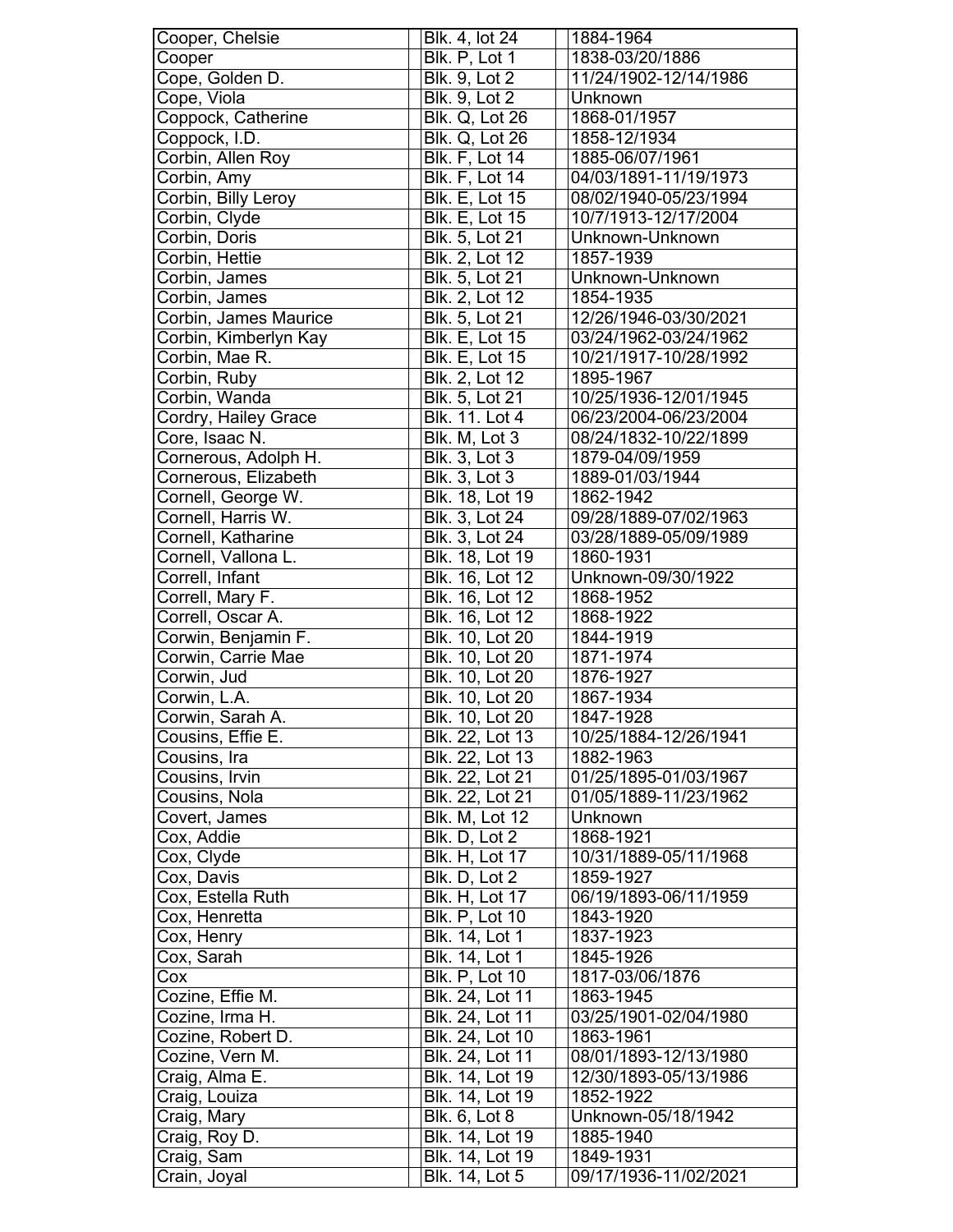| Craven, John V.<br>Blk. 22, Lot 9<br>1876-06/19/1951<br>Craven, May A.<br>Blk. 22, Lot 9<br>10/25/1881-10/31/1975<br>Crimmins, LaDeane<br>Blk. 20, Lot 5<br>02/10/1926-01/10/2019<br>Criner, David E.<br><b>Blk. J, Lot 11</b><br>1876-10/07/1878<br>1873-10/07/1878<br>Criner, Rosa E.<br><b>Blk. J, Lot 11</b><br>Criss, Blaine<br>Blk. 7, Lot 19<br>11/19/1906-05/14/1966<br>05/18/1907-11/01/1974<br>Criss, Edna R.<br>Blk. 7, Lot 19<br>Crome, Kirk<br>Blk. 3, Lot 5<br>02/22/1950-02/08/2021<br><b>Blk. 5, Lot 5</b><br>1897-1966<br>Cromer, Earl<br><b>Blk. 5, Lot 5</b><br>Cromer, Frank<br>1859-1927<br>Cromer, Mrs. Frank<br><b>Blk.</b> 5, Lot 5<br>1869-1942<br>Cross, Leo Norton<br><b>Blk. P, Lot 20</b><br>1889-1956<br>Cross, Orpha<br><b>Blk. P, Lot 20</b><br>09/16/1906-01/22/1975<br>Culbertson, Agnes<br>Blk. 9, Lot 23<br>06/03/1903-08/25/1988<br>Cullimore, George<br><b>Blk. P, Lot 14</b><br>1872-1879<br>Cullimore, Courtenay<br><b>Blk. P, Lot 14</b><br>1878-1921<br><b>Blk. P, Lot 14</b><br>Cullimore, Courtenay M.<br>1844-1906<br>Cullimore, Florence<br><b>Blk. P. Lot 14</b><br>1821-1891<br><b>Blk. P, Lot 14</b><br>Cullimore, George B.<br>1872-1879<br>Cullimore, Hattie F.<br>Blk. P, Lot 14<br>1874-1877<br>Cullimore, John<br><b>Blk. P, Lot 14</b><br>1840-1921<br>Cullimore, Katherine B.<br><b>Blk. P, Lot 14</b><br>1878-1921<br>Cullimore, Katherine<br><b>Blk. P, Lot 14</b><br>Unknown-11/1990<br>Blk. 12, Lot 16<br>Cupp, Aaron<br>1854-1928<br>Cupp, Alice<br>Blk. 12, Lot 16<br>1864-1916<br><b>Blk. 3, Lot 2</b><br>1865-12/08/1926<br>Cupp, George<br>Cupp, Katie<br><b>Blk. 3, Lot 2</b><br>1865-12/02/1942<br>Cupp, Racetta A. Meyer<br><b>Blk. K, Lot 25</b><br>1891-1919<br>07/11/1903-11/30/1977<br>Cupp, Roxie M.<br>Blk. 12, Lot 16<br>Cupp, Dr. Roy<br>Blk. 12, Lot 16<br>10/29/1901-07/26/1992<br>Curren, Margaret<br><b>Blk. E, Lot 20</b><br>Unknown<br>Curnutt, Lela Marie<br><b>Blk.</b> 9, Lot 15<br>Unknown<br><b>Blk.</b> 9, Lot 15<br>Curnutt, Ralph<br>Unknown<br>Blk. F, Lot 3<br>Czernicke, Mark Alan<br>Unknown-1954<br>Dabner, Charlotte<br><b>Blk. F, Lot 15</b><br>1870-09/30/1909<br>Dabner, Tom<br><b>Blk. F, Lot 15</b><br>1866-11/16/1941<br>Dageforde, Anna F.<br>Blk. 11, Lot 10<br>1906-04/14/1967<br>Dageforde, John H.<br>Blk. 11, Lot 10<br>04/08/1905-11/08/1982<br>Dageforde, Myrna<br>Blk. 13, Lot 13<br>08/31/1908-02/22/1999<br>Blk. 22, Lot 25<br>Dague, Alvery<br>11/18/1905-02/05/1998<br>Dague, Arlene<br>Blk. 22, Lot 25<br>07/06/1934-05/13/2022<br>Dague, Carl Howard<br>Blk. 7, Lot 26<br>03/18/1900-08/29/1985<br>Dague, Clara E.<br>Blk. 7, Lot 26<br>07/11/1898-02/16/1992<br>Dague, Doyle Eldon<br>Blk. 22, Lot 25<br>06/16/1934-03/07/1983<br>Dague, Inez<br>Blk. 22, Lot 25<br>12/14/1910-01/17/1990<br>Dahl, Hulda<br>Blk. 16, Lot 10<br>1877-1965<br>Dahl, Norma May<br>Blk. 16, Lot 10<br>04/21/1905-06/12/1985<br>Dahl, Virgil O.<br>Blk. 16, Lot 10<br>04/03/1904-07/03/1995<br>Dale, John P.<br>Blk. 14, Lot 22<br>1856-1925<br>Dale, Sarah<br>Blk. 14, Lot 22<br>1857-1927<br>Dametz, Lillie M.<br>Blk. 2, Lot 7<br>1866-1913<br>Dametz, Samuel S.<br>Blk. 2, Lot 7<br>1844-Unknown<br>Damon, Agnes<br><b>Blk. K, Lot 22</b><br>1857-03/23/1949<br>Damon, Albert<br><b>Blk. K, Lot 22</b><br>08/16/1883-04/22/1967<br>Blk. 2, Lot 10<br>Damon, Charley<br>1846-06/20/1927<br>Blk. 2, Lot 10<br>Unknown-03/18/1902<br>Damon, Grace<br>Blk. 2, Lot 10<br>01/06/1885-09/17/1965<br>Damon, Ida M. | Cramer, Minnie Duncan | <b>Blk. L, Lot 24</b> | 1877-1902 |
|-----------------------------------------------------------------------------------------------------------------------------------------------------------------------------------------------------------------------------------------------------------------------------------------------------------------------------------------------------------------------------------------------------------------------------------------------------------------------------------------------------------------------------------------------------------------------------------------------------------------------------------------------------------------------------------------------------------------------------------------------------------------------------------------------------------------------------------------------------------------------------------------------------------------------------------------------------------------------------------------------------------------------------------------------------------------------------------------------------------------------------------------------------------------------------------------------------------------------------------------------------------------------------------------------------------------------------------------------------------------------------------------------------------------------------------------------------------------------------------------------------------------------------------------------------------------------------------------------------------------------------------------------------------------------------------------------------------------------------------------------------------------------------------------------------------------------------------------------------------------------------------------------------------------------------------------------------------------------------------------------------------------------------------------------------------------------------------------------------------------------------------------------------------------------------------------------------------------------------------------------------------------------------------------------------------------------------------------------------------------------------------------------------------------------------------------------------------------------------------------------------------------------------------------------------------------------------------------------------------------------------------------------------------------------------------------------------------------------------------------------------------------------------------------------------------------------------------------------------------------------------------------------------------------------------------------------------------------------------------------------------------------------------------------------------------------------------------------------------------------------------------------------------------------------------------------------------------------------------------------------------------------------------------------------------------------------------------------------------------------------------------------------------------------------------------------------------------------------------------------------------------------|-----------------------|-----------------------|-----------|
|                                                                                                                                                                                                                                                                                                                                                                                                                                                                                                                                                                                                                                                                                                                                                                                                                                                                                                                                                                                                                                                                                                                                                                                                                                                                                                                                                                                                                                                                                                                                                                                                                                                                                                                                                                                                                                                                                                                                                                                                                                                                                                                                                                                                                                                                                                                                                                                                                                                                                                                                                                                                                                                                                                                                                                                                                                                                                                                                                                                                                                                                                                                                                                                                                                                                                                                                                                                                                                                                                                                 |                       |                       |           |
|                                                                                                                                                                                                                                                                                                                                                                                                                                                                                                                                                                                                                                                                                                                                                                                                                                                                                                                                                                                                                                                                                                                                                                                                                                                                                                                                                                                                                                                                                                                                                                                                                                                                                                                                                                                                                                                                                                                                                                                                                                                                                                                                                                                                                                                                                                                                                                                                                                                                                                                                                                                                                                                                                                                                                                                                                                                                                                                                                                                                                                                                                                                                                                                                                                                                                                                                                                                                                                                                                                                 |                       |                       |           |
|                                                                                                                                                                                                                                                                                                                                                                                                                                                                                                                                                                                                                                                                                                                                                                                                                                                                                                                                                                                                                                                                                                                                                                                                                                                                                                                                                                                                                                                                                                                                                                                                                                                                                                                                                                                                                                                                                                                                                                                                                                                                                                                                                                                                                                                                                                                                                                                                                                                                                                                                                                                                                                                                                                                                                                                                                                                                                                                                                                                                                                                                                                                                                                                                                                                                                                                                                                                                                                                                                                                 |                       |                       |           |
|                                                                                                                                                                                                                                                                                                                                                                                                                                                                                                                                                                                                                                                                                                                                                                                                                                                                                                                                                                                                                                                                                                                                                                                                                                                                                                                                                                                                                                                                                                                                                                                                                                                                                                                                                                                                                                                                                                                                                                                                                                                                                                                                                                                                                                                                                                                                                                                                                                                                                                                                                                                                                                                                                                                                                                                                                                                                                                                                                                                                                                                                                                                                                                                                                                                                                                                                                                                                                                                                                                                 |                       |                       |           |
|                                                                                                                                                                                                                                                                                                                                                                                                                                                                                                                                                                                                                                                                                                                                                                                                                                                                                                                                                                                                                                                                                                                                                                                                                                                                                                                                                                                                                                                                                                                                                                                                                                                                                                                                                                                                                                                                                                                                                                                                                                                                                                                                                                                                                                                                                                                                                                                                                                                                                                                                                                                                                                                                                                                                                                                                                                                                                                                                                                                                                                                                                                                                                                                                                                                                                                                                                                                                                                                                                                                 |                       |                       |           |
|                                                                                                                                                                                                                                                                                                                                                                                                                                                                                                                                                                                                                                                                                                                                                                                                                                                                                                                                                                                                                                                                                                                                                                                                                                                                                                                                                                                                                                                                                                                                                                                                                                                                                                                                                                                                                                                                                                                                                                                                                                                                                                                                                                                                                                                                                                                                                                                                                                                                                                                                                                                                                                                                                                                                                                                                                                                                                                                                                                                                                                                                                                                                                                                                                                                                                                                                                                                                                                                                                                                 |                       |                       |           |
|                                                                                                                                                                                                                                                                                                                                                                                                                                                                                                                                                                                                                                                                                                                                                                                                                                                                                                                                                                                                                                                                                                                                                                                                                                                                                                                                                                                                                                                                                                                                                                                                                                                                                                                                                                                                                                                                                                                                                                                                                                                                                                                                                                                                                                                                                                                                                                                                                                                                                                                                                                                                                                                                                                                                                                                                                                                                                                                                                                                                                                                                                                                                                                                                                                                                                                                                                                                                                                                                                                                 |                       |                       |           |
|                                                                                                                                                                                                                                                                                                                                                                                                                                                                                                                                                                                                                                                                                                                                                                                                                                                                                                                                                                                                                                                                                                                                                                                                                                                                                                                                                                                                                                                                                                                                                                                                                                                                                                                                                                                                                                                                                                                                                                                                                                                                                                                                                                                                                                                                                                                                                                                                                                                                                                                                                                                                                                                                                                                                                                                                                                                                                                                                                                                                                                                                                                                                                                                                                                                                                                                                                                                                                                                                                                                 |                       |                       |           |
|                                                                                                                                                                                                                                                                                                                                                                                                                                                                                                                                                                                                                                                                                                                                                                                                                                                                                                                                                                                                                                                                                                                                                                                                                                                                                                                                                                                                                                                                                                                                                                                                                                                                                                                                                                                                                                                                                                                                                                                                                                                                                                                                                                                                                                                                                                                                                                                                                                                                                                                                                                                                                                                                                                                                                                                                                                                                                                                                                                                                                                                                                                                                                                                                                                                                                                                                                                                                                                                                                                                 |                       |                       |           |
|                                                                                                                                                                                                                                                                                                                                                                                                                                                                                                                                                                                                                                                                                                                                                                                                                                                                                                                                                                                                                                                                                                                                                                                                                                                                                                                                                                                                                                                                                                                                                                                                                                                                                                                                                                                                                                                                                                                                                                                                                                                                                                                                                                                                                                                                                                                                                                                                                                                                                                                                                                                                                                                                                                                                                                                                                                                                                                                                                                                                                                                                                                                                                                                                                                                                                                                                                                                                                                                                                                                 |                       |                       |           |
|                                                                                                                                                                                                                                                                                                                                                                                                                                                                                                                                                                                                                                                                                                                                                                                                                                                                                                                                                                                                                                                                                                                                                                                                                                                                                                                                                                                                                                                                                                                                                                                                                                                                                                                                                                                                                                                                                                                                                                                                                                                                                                                                                                                                                                                                                                                                                                                                                                                                                                                                                                                                                                                                                                                                                                                                                                                                                                                                                                                                                                                                                                                                                                                                                                                                                                                                                                                                                                                                                                                 |                       |                       |           |
|                                                                                                                                                                                                                                                                                                                                                                                                                                                                                                                                                                                                                                                                                                                                                                                                                                                                                                                                                                                                                                                                                                                                                                                                                                                                                                                                                                                                                                                                                                                                                                                                                                                                                                                                                                                                                                                                                                                                                                                                                                                                                                                                                                                                                                                                                                                                                                                                                                                                                                                                                                                                                                                                                                                                                                                                                                                                                                                                                                                                                                                                                                                                                                                                                                                                                                                                                                                                                                                                                                                 |                       |                       |           |
|                                                                                                                                                                                                                                                                                                                                                                                                                                                                                                                                                                                                                                                                                                                                                                                                                                                                                                                                                                                                                                                                                                                                                                                                                                                                                                                                                                                                                                                                                                                                                                                                                                                                                                                                                                                                                                                                                                                                                                                                                                                                                                                                                                                                                                                                                                                                                                                                                                                                                                                                                                                                                                                                                                                                                                                                                                                                                                                                                                                                                                                                                                                                                                                                                                                                                                                                                                                                                                                                                                                 |                       |                       |           |
|                                                                                                                                                                                                                                                                                                                                                                                                                                                                                                                                                                                                                                                                                                                                                                                                                                                                                                                                                                                                                                                                                                                                                                                                                                                                                                                                                                                                                                                                                                                                                                                                                                                                                                                                                                                                                                                                                                                                                                                                                                                                                                                                                                                                                                                                                                                                                                                                                                                                                                                                                                                                                                                                                                                                                                                                                                                                                                                                                                                                                                                                                                                                                                                                                                                                                                                                                                                                                                                                                                                 |                       |                       |           |
|                                                                                                                                                                                                                                                                                                                                                                                                                                                                                                                                                                                                                                                                                                                                                                                                                                                                                                                                                                                                                                                                                                                                                                                                                                                                                                                                                                                                                                                                                                                                                                                                                                                                                                                                                                                                                                                                                                                                                                                                                                                                                                                                                                                                                                                                                                                                                                                                                                                                                                                                                                                                                                                                                                                                                                                                                                                                                                                                                                                                                                                                                                                                                                                                                                                                                                                                                                                                                                                                                                                 |                       |                       |           |
|                                                                                                                                                                                                                                                                                                                                                                                                                                                                                                                                                                                                                                                                                                                                                                                                                                                                                                                                                                                                                                                                                                                                                                                                                                                                                                                                                                                                                                                                                                                                                                                                                                                                                                                                                                                                                                                                                                                                                                                                                                                                                                                                                                                                                                                                                                                                                                                                                                                                                                                                                                                                                                                                                                                                                                                                                                                                                                                                                                                                                                                                                                                                                                                                                                                                                                                                                                                                                                                                                                                 |                       |                       |           |
|                                                                                                                                                                                                                                                                                                                                                                                                                                                                                                                                                                                                                                                                                                                                                                                                                                                                                                                                                                                                                                                                                                                                                                                                                                                                                                                                                                                                                                                                                                                                                                                                                                                                                                                                                                                                                                                                                                                                                                                                                                                                                                                                                                                                                                                                                                                                                                                                                                                                                                                                                                                                                                                                                                                                                                                                                                                                                                                                                                                                                                                                                                                                                                                                                                                                                                                                                                                                                                                                                                                 |                       |                       |           |
|                                                                                                                                                                                                                                                                                                                                                                                                                                                                                                                                                                                                                                                                                                                                                                                                                                                                                                                                                                                                                                                                                                                                                                                                                                                                                                                                                                                                                                                                                                                                                                                                                                                                                                                                                                                                                                                                                                                                                                                                                                                                                                                                                                                                                                                                                                                                                                                                                                                                                                                                                                                                                                                                                                                                                                                                                                                                                                                                                                                                                                                                                                                                                                                                                                                                                                                                                                                                                                                                                                                 |                       |                       |           |
|                                                                                                                                                                                                                                                                                                                                                                                                                                                                                                                                                                                                                                                                                                                                                                                                                                                                                                                                                                                                                                                                                                                                                                                                                                                                                                                                                                                                                                                                                                                                                                                                                                                                                                                                                                                                                                                                                                                                                                                                                                                                                                                                                                                                                                                                                                                                                                                                                                                                                                                                                                                                                                                                                                                                                                                                                                                                                                                                                                                                                                                                                                                                                                                                                                                                                                                                                                                                                                                                                                                 |                       |                       |           |
|                                                                                                                                                                                                                                                                                                                                                                                                                                                                                                                                                                                                                                                                                                                                                                                                                                                                                                                                                                                                                                                                                                                                                                                                                                                                                                                                                                                                                                                                                                                                                                                                                                                                                                                                                                                                                                                                                                                                                                                                                                                                                                                                                                                                                                                                                                                                                                                                                                                                                                                                                                                                                                                                                                                                                                                                                                                                                                                                                                                                                                                                                                                                                                                                                                                                                                                                                                                                                                                                                                                 |                       |                       |           |
|                                                                                                                                                                                                                                                                                                                                                                                                                                                                                                                                                                                                                                                                                                                                                                                                                                                                                                                                                                                                                                                                                                                                                                                                                                                                                                                                                                                                                                                                                                                                                                                                                                                                                                                                                                                                                                                                                                                                                                                                                                                                                                                                                                                                                                                                                                                                                                                                                                                                                                                                                                                                                                                                                                                                                                                                                                                                                                                                                                                                                                                                                                                                                                                                                                                                                                                                                                                                                                                                                                                 |                       |                       |           |
|                                                                                                                                                                                                                                                                                                                                                                                                                                                                                                                                                                                                                                                                                                                                                                                                                                                                                                                                                                                                                                                                                                                                                                                                                                                                                                                                                                                                                                                                                                                                                                                                                                                                                                                                                                                                                                                                                                                                                                                                                                                                                                                                                                                                                                                                                                                                                                                                                                                                                                                                                                                                                                                                                                                                                                                                                                                                                                                                                                                                                                                                                                                                                                                                                                                                                                                                                                                                                                                                                                                 |                       |                       |           |
|                                                                                                                                                                                                                                                                                                                                                                                                                                                                                                                                                                                                                                                                                                                                                                                                                                                                                                                                                                                                                                                                                                                                                                                                                                                                                                                                                                                                                                                                                                                                                                                                                                                                                                                                                                                                                                                                                                                                                                                                                                                                                                                                                                                                                                                                                                                                                                                                                                                                                                                                                                                                                                                                                                                                                                                                                                                                                                                                                                                                                                                                                                                                                                                                                                                                                                                                                                                                                                                                                                                 |                       |                       |           |
|                                                                                                                                                                                                                                                                                                                                                                                                                                                                                                                                                                                                                                                                                                                                                                                                                                                                                                                                                                                                                                                                                                                                                                                                                                                                                                                                                                                                                                                                                                                                                                                                                                                                                                                                                                                                                                                                                                                                                                                                                                                                                                                                                                                                                                                                                                                                                                                                                                                                                                                                                                                                                                                                                                                                                                                                                                                                                                                                                                                                                                                                                                                                                                                                                                                                                                                                                                                                                                                                                                                 |                       |                       |           |
|                                                                                                                                                                                                                                                                                                                                                                                                                                                                                                                                                                                                                                                                                                                                                                                                                                                                                                                                                                                                                                                                                                                                                                                                                                                                                                                                                                                                                                                                                                                                                                                                                                                                                                                                                                                                                                                                                                                                                                                                                                                                                                                                                                                                                                                                                                                                                                                                                                                                                                                                                                                                                                                                                                                                                                                                                                                                                                                                                                                                                                                                                                                                                                                                                                                                                                                                                                                                                                                                                                                 |                       |                       |           |
|                                                                                                                                                                                                                                                                                                                                                                                                                                                                                                                                                                                                                                                                                                                                                                                                                                                                                                                                                                                                                                                                                                                                                                                                                                                                                                                                                                                                                                                                                                                                                                                                                                                                                                                                                                                                                                                                                                                                                                                                                                                                                                                                                                                                                                                                                                                                                                                                                                                                                                                                                                                                                                                                                                                                                                                                                                                                                                                                                                                                                                                                                                                                                                                                                                                                                                                                                                                                                                                                                                                 |                       |                       |           |
|                                                                                                                                                                                                                                                                                                                                                                                                                                                                                                                                                                                                                                                                                                                                                                                                                                                                                                                                                                                                                                                                                                                                                                                                                                                                                                                                                                                                                                                                                                                                                                                                                                                                                                                                                                                                                                                                                                                                                                                                                                                                                                                                                                                                                                                                                                                                                                                                                                                                                                                                                                                                                                                                                                                                                                                                                                                                                                                                                                                                                                                                                                                                                                                                                                                                                                                                                                                                                                                                                                                 |                       |                       |           |
|                                                                                                                                                                                                                                                                                                                                                                                                                                                                                                                                                                                                                                                                                                                                                                                                                                                                                                                                                                                                                                                                                                                                                                                                                                                                                                                                                                                                                                                                                                                                                                                                                                                                                                                                                                                                                                                                                                                                                                                                                                                                                                                                                                                                                                                                                                                                                                                                                                                                                                                                                                                                                                                                                                                                                                                                                                                                                                                                                                                                                                                                                                                                                                                                                                                                                                                                                                                                                                                                                                                 |                       |                       |           |
|                                                                                                                                                                                                                                                                                                                                                                                                                                                                                                                                                                                                                                                                                                                                                                                                                                                                                                                                                                                                                                                                                                                                                                                                                                                                                                                                                                                                                                                                                                                                                                                                                                                                                                                                                                                                                                                                                                                                                                                                                                                                                                                                                                                                                                                                                                                                                                                                                                                                                                                                                                                                                                                                                                                                                                                                                                                                                                                                                                                                                                                                                                                                                                                                                                                                                                                                                                                                                                                                                                                 |                       |                       |           |
|                                                                                                                                                                                                                                                                                                                                                                                                                                                                                                                                                                                                                                                                                                                                                                                                                                                                                                                                                                                                                                                                                                                                                                                                                                                                                                                                                                                                                                                                                                                                                                                                                                                                                                                                                                                                                                                                                                                                                                                                                                                                                                                                                                                                                                                                                                                                                                                                                                                                                                                                                                                                                                                                                                                                                                                                                                                                                                                                                                                                                                                                                                                                                                                                                                                                                                                                                                                                                                                                                                                 |                       |                       |           |
|                                                                                                                                                                                                                                                                                                                                                                                                                                                                                                                                                                                                                                                                                                                                                                                                                                                                                                                                                                                                                                                                                                                                                                                                                                                                                                                                                                                                                                                                                                                                                                                                                                                                                                                                                                                                                                                                                                                                                                                                                                                                                                                                                                                                                                                                                                                                                                                                                                                                                                                                                                                                                                                                                                                                                                                                                                                                                                                                                                                                                                                                                                                                                                                                                                                                                                                                                                                                                                                                                                                 |                       |                       |           |
|                                                                                                                                                                                                                                                                                                                                                                                                                                                                                                                                                                                                                                                                                                                                                                                                                                                                                                                                                                                                                                                                                                                                                                                                                                                                                                                                                                                                                                                                                                                                                                                                                                                                                                                                                                                                                                                                                                                                                                                                                                                                                                                                                                                                                                                                                                                                                                                                                                                                                                                                                                                                                                                                                                                                                                                                                                                                                                                                                                                                                                                                                                                                                                                                                                                                                                                                                                                                                                                                                                                 |                       |                       |           |
|                                                                                                                                                                                                                                                                                                                                                                                                                                                                                                                                                                                                                                                                                                                                                                                                                                                                                                                                                                                                                                                                                                                                                                                                                                                                                                                                                                                                                                                                                                                                                                                                                                                                                                                                                                                                                                                                                                                                                                                                                                                                                                                                                                                                                                                                                                                                                                                                                                                                                                                                                                                                                                                                                                                                                                                                                                                                                                                                                                                                                                                                                                                                                                                                                                                                                                                                                                                                                                                                                                                 |                       |                       |           |
|                                                                                                                                                                                                                                                                                                                                                                                                                                                                                                                                                                                                                                                                                                                                                                                                                                                                                                                                                                                                                                                                                                                                                                                                                                                                                                                                                                                                                                                                                                                                                                                                                                                                                                                                                                                                                                                                                                                                                                                                                                                                                                                                                                                                                                                                                                                                                                                                                                                                                                                                                                                                                                                                                                                                                                                                                                                                                                                                                                                                                                                                                                                                                                                                                                                                                                                                                                                                                                                                                                                 |                       |                       |           |
|                                                                                                                                                                                                                                                                                                                                                                                                                                                                                                                                                                                                                                                                                                                                                                                                                                                                                                                                                                                                                                                                                                                                                                                                                                                                                                                                                                                                                                                                                                                                                                                                                                                                                                                                                                                                                                                                                                                                                                                                                                                                                                                                                                                                                                                                                                                                                                                                                                                                                                                                                                                                                                                                                                                                                                                                                                                                                                                                                                                                                                                                                                                                                                                                                                                                                                                                                                                                                                                                                                                 |                       |                       |           |
|                                                                                                                                                                                                                                                                                                                                                                                                                                                                                                                                                                                                                                                                                                                                                                                                                                                                                                                                                                                                                                                                                                                                                                                                                                                                                                                                                                                                                                                                                                                                                                                                                                                                                                                                                                                                                                                                                                                                                                                                                                                                                                                                                                                                                                                                                                                                                                                                                                                                                                                                                                                                                                                                                                                                                                                                                                                                                                                                                                                                                                                                                                                                                                                                                                                                                                                                                                                                                                                                                                                 |                       |                       |           |
|                                                                                                                                                                                                                                                                                                                                                                                                                                                                                                                                                                                                                                                                                                                                                                                                                                                                                                                                                                                                                                                                                                                                                                                                                                                                                                                                                                                                                                                                                                                                                                                                                                                                                                                                                                                                                                                                                                                                                                                                                                                                                                                                                                                                                                                                                                                                                                                                                                                                                                                                                                                                                                                                                                                                                                                                                                                                                                                                                                                                                                                                                                                                                                                                                                                                                                                                                                                                                                                                                                                 |                       |                       |           |
|                                                                                                                                                                                                                                                                                                                                                                                                                                                                                                                                                                                                                                                                                                                                                                                                                                                                                                                                                                                                                                                                                                                                                                                                                                                                                                                                                                                                                                                                                                                                                                                                                                                                                                                                                                                                                                                                                                                                                                                                                                                                                                                                                                                                                                                                                                                                                                                                                                                                                                                                                                                                                                                                                                                                                                                                                                                                                                                                                                                                                                                                                                                                                                                                                                                                                                                                                                                                                                                                                                                 |                       |                       |           |
|                                                                                                                                                                                                                                                                                                                                                                                                                                                                                                                                                                                                                                                                                                                                                                                                                                                                                                                                                                                                                                                                                                                                                                                                                                                                                                                                                                                                                                                                                                                                                                                                                                                                                                                                                                                                                                                                                                                                                                                                                                                                                                                                                                                                                                                                                                                                                                                                                                                                                                                                                                                                                                                                                                                                                                                                                                                                                                                                                                                                                                                                                                                                                                                                                                                                                                                                                                                                                                                                                                                 |                       |                       |           |
|                                                                                                                                                                                                                                                                                                                                                                                                                                                                                                                                                                                                                                                                                                                                                                                                                                                                                                                                                                                                                                                                                                                                                                                                                                                                                                                                                                                                                                                                                                                                                                                                                                                                                                                                                                                                                                                                                                                                                                                                                                                                                                                                                                                                                                                                                                                                                                                                                                                                                                                                                                                                                                                                                                                                                                                                                                                                                                                                                                                                                                                                                                                                                                                                                                                                                                                                                                                                                                                                                                                 |                       |                       |           |
|                                                                                                                                                                                                                                                                                                                                                                                                                                                                                                                                                                                                                                                                                                                                                                                                                                                                                                                                                                                                                                                                                                                                                                                                                                                                                                                                                                                                                                                                                                                                                                                                                                                                                                                                                                                                                                                                                                                                                                                                                                                                                                                                                                                                                                                                                                                                                                                                                                                                                                                                                                                                                                                                                                                                                                                                                                                                                                                                                                                                                                                                                                                                                                                                                                                                                                                                                                                                                                                                                                                 |                       |                       |           |
|                                                                                                                                                                                                                                                                                                                                                                                                                                                                                                                                                                                                                                                                                                                                                                                                                                                                                                                                                                                                                                                                                                                                                                                                                                                                                                                                                                                                                                                                                                                                                                                                                                                                                                                                                                                                                                                                                                                                                                                                                                                                                                                                                                                                                                                                                                                                                                                                                                                                                                                                                                                                                                                                                                                                                                                                                                                                                                                                                                                                                                                                                                                                                                                                                                                                                                                                                                                                                                                                                                                 |                       |                       |           |
|                                                                                                                                                                                                                                                                                                                                                                                                                                                                                                                                                                                                                                                                                                                                                                                                                                                                                                                                                                                                                                                                                                                                                                                                                                                                                                                                                                                                                                                                                                                                                                                                                                                                                                                                                                                                                                                                                                                                                                                                                                                                                                                                                                                                                                                                                                                                                                                                                                                                                                                                                                                                                                                                                                                                                                                                                                                                                                                                                                                                                                                                                                                                                                                                                                                                                                                                                                                                                                                                                                                 |                       |                       |           |
|                                                                                                                                                                                                                                                                                                                                                                                                                                                                                                                                                                                                                                                                                                                                                                                                                                                                                                                                                                                                                                                                                                                                                                                                                                                                                                                                                                                                                                                                                                                                                                                                                                                                                                                                                                                                                                                                                                                                                                                                                                                                                                                                                                                                                                                                                                                                                                                                                                                                                                                                                                                                                                                                                                                                                                                                                                                                                                                                                                                                                                                                                                                                                                                                                                                                                                                                                                                                                                                                                                                 |                       |                       |           |
|                                                                                                                                                                                                                                                                                                                                                                                                                                                                                                                                                                                                                                                                                                                                                                                                                                                                                                                                                                                                                                                                                                                                                                                                                                                                                                                                                                                                                                                                                                                                                                                                                                                                                                                                                                                                                                                                                                                                                                                                                                                                                                                                                                                                                                                                                                                                                                                                                                                                                                                                                                                                                                                                                                                                                                                                                                                                                                                                                                                                                                                                                                                                                                                                                                                                                                                                                                                                                                                                                                                 |                       |                       |           |
|                                                                                                                                                                                                                                                                                                                                                                                                                                                                                                                                                                                                                                                                                                                                                                                                                                                                                                                                                                                                                                                                                                                                                                                                                                                                                                                                                                                                                                                                                                                                                                                                                                                                                                                                                                                                                                                                                                                                                                                                                                                                                                                                                                                                                                                                                                                                                                                                                                                                                                                                                                                                                                                                                                                                                                                                                                                                                                                                                                                                                                                                                                                                                                                                                                                                                                                                                                                                                                                                                                                 |                       |                       |           |
|                                                                                                                                                                                                                                                                                                                                                                                                                                                                                                                                                                                                                                                                                                                                                                                                                                                                                                                                                                                                                                                                                                                                                                                                                                                                                                                                                                                                                                                                                                                                                                                                                                                                                                                                                                                                                                                                                                                                                                                                                                                                                                                                                                                                                                                                                                                                                                                                                                                                                                                                                                                                                                                                                                                                                                                                                                                                                                                                                                                                                                                                                                                                                                                                                                                                                                                                                                                                                                                                                                                 |                       |                       |           |
|                                                                                                                                                                                                                                                                                                                                                                                                                                                                                                                                                                                                                                                                                                                                                                                                                                                                                                                                                                                                                                                                                                                                                                                                                                                                                                                                                                                                                                                                                                                                                                                                                                                                                                                                                                                                                                                                                                                                                                                                                                                                                                                                                                                                                                                                                                                                                                                                                                                                                                                                                                                                                                                                                                                                                                                                                                                                                                                                                                                                                                                                                                                                                                                                                                                                                                                                                                                                                                                                                                                 |                       |                       |           |
|                                                                                                                                                                                                                                                                                                                                                                                                                                                                                                                                                                                                                                                                                                                                                                                                                                                                                                                                                                                                                                                                                                                                                                                                                                                                                                                                                                                                                                                                                                                                                                                                                                                                                                                                                                                                                                                                                                                                                                                                                                                                                                                                                                                                                                                                                                                                                                                                                                                                                                                                                                                                                                                                                                                                                                                                                                                                                                                                                                                                                                                                                                                                                                                                                                                                                                                                                                                                                                                                                                                 |                       |                       |           |
|                                                                                                                                                                                                                                                                                                                                                                                                                                                                                                                                                                                                                                                                                                                                                                                                                                                                                                                                                                                                                                                                                                                                                                                                                                                                                                                                                                                                                                                                                                                                                                                                                                                                                                                                                                                                                                                                                                                                                                                                                                                                                                                                                                                                                                                                                                                                                                                                                                                                                                                                                                                                                                                                                                                                                                                                                                                                                                                                                                                                                                                                                                                                                                                                                                                                                                                                                                                                                                                                                                                 |                       |                       |           |
|                                                                                                                                                                                                                                                                                                                                                                                                                                                                                                                                                                                                                                                                                                                                                                                                                                                                                                                                                                                                                                                                                                                                                                                                                                                                                                                                                                                                                                                                                                                                                                                                                                                                                                                                                                                                                                                                                                                                                                                                                                                                                                                                                                                                                                                                                                                                                                                                                                                                                                                                                                                                                                                                                                                                                                                                                                                                                                                                                                                                                                                                                                                                                                                                                                                                                                                                                                                                                                                                                                                 |                       |                       |           |
|                                                                                                                                                                                                                                                                                                                                                                                                                                                                                                                                                                                                                                                                                                                                                                                                                                                                                                                                                                                                                                                                                                                                                                                                                                                                                                                                                                                                                                                                                                                                                                                                                                                                                                                                                                                                                                                                                                                                                                                                                                                                                                                                                                                                                                                                                                                                                                                                                                                                                                                                                                                                                                                                                                                                                                                                                                                                                                                                                                                                                                                                                                                                                                                                                                                                                                                                                                                                                                                                                                                 |                       |                       |           |
|                                                                                                                                                                                                                                                                                                                                                                                                                                                                                                                                                                                                                                                                                                                                                                                                                                                                                                                                                                                                                                                                                                                                                                                                                                                                                                                                                                                                                                                                                                                                                                                                                                                                                                                                                                                                                                                                                                                                                                                                                                                                                                                                                                                                                                                                                                                                                                                                                                                                                                                                                                                                                                                                                                                                                                                                                                                                                                                                                                                                                                                                                                                                                                                                                                                                                                                                                                                                                                                                                                                 |                       |                       |           |
|                                                                                                                                                                                                                                                                                                                                                                                                                                                                                                                                                                                                                                                                                                                                                                                                                                                                                                                                                                                                                                                                                                                                                                                                                                                                                                                                                                                                                                                                                                                                                                                                                                                                                                                                                                                                                                                                                                                                                                                                                                                                                                                                                                                                                                                                                                                                                                                                                                                                                                                                                                                                                                                                                                                                                                                                                                                                                                                                                                                                                                                                                                                                                                                                                                                                                                                                                                                                                                                                                                                 |                       |                       |           |
|                                                                                                                                                                                                                                                                                                                                                                                                                                                                                                                                                                                                                                                                                                                                                                                                                                                                                                                                                                                                                                                                                                                                                                                                                                                                                                                                                                                                                                                                                                                                                                                                                                                                                                                                                                                                                                                                                                                                                                                                                                                                                                                                                                                                                                                                                                                                                                                                                                                                                                                                                                                                                                                                                                                                                                                                                                                                                                                                                                                                                                                                                                                                                                                                                                                                                                                                                                                                                                                                                                                 |                       |                       |           |
|                                                                                                                                                                                                                                                                                                                                                                                                                                                                                                                                                                                                                                                                                                                                                                                                                                                                                                                                                                                                                                                                                                                                                                                                                                                                                                                                                                                                                                                                                                                                                                                                                                                                                                                                                                                                                                                                                                                                                                                                                                                                                                                                                                                                                                                                                                                                                                                                                                                                                                                                                                                                                                                                                                                                                                                                                                                                                                                                                                                                                                                                                                                                                                                                                                                                                                                                                                                                                                                                                                                 |                       |                       |           |
|                                                                                                                                                                                                                                                                                                                                                                                                                                                                                                                                                                                                                                                                                                                                                                                                                                                                                                                                                                                                                                                                                                                                                                                                                                                                                                                                                                                                                                                                                                                                                                                                                                                                                                                                                                                                                                                                                                                                                                                                                                                                                                                                                                                                                                                                                                                                                                                                                                                                                                                                                                                                                                                                                                                                                                                                                                                                                                                                                                                                                                                                                                                                                                                                                                                                                                                                                                                                                                                                                                                 |                       |                       |           |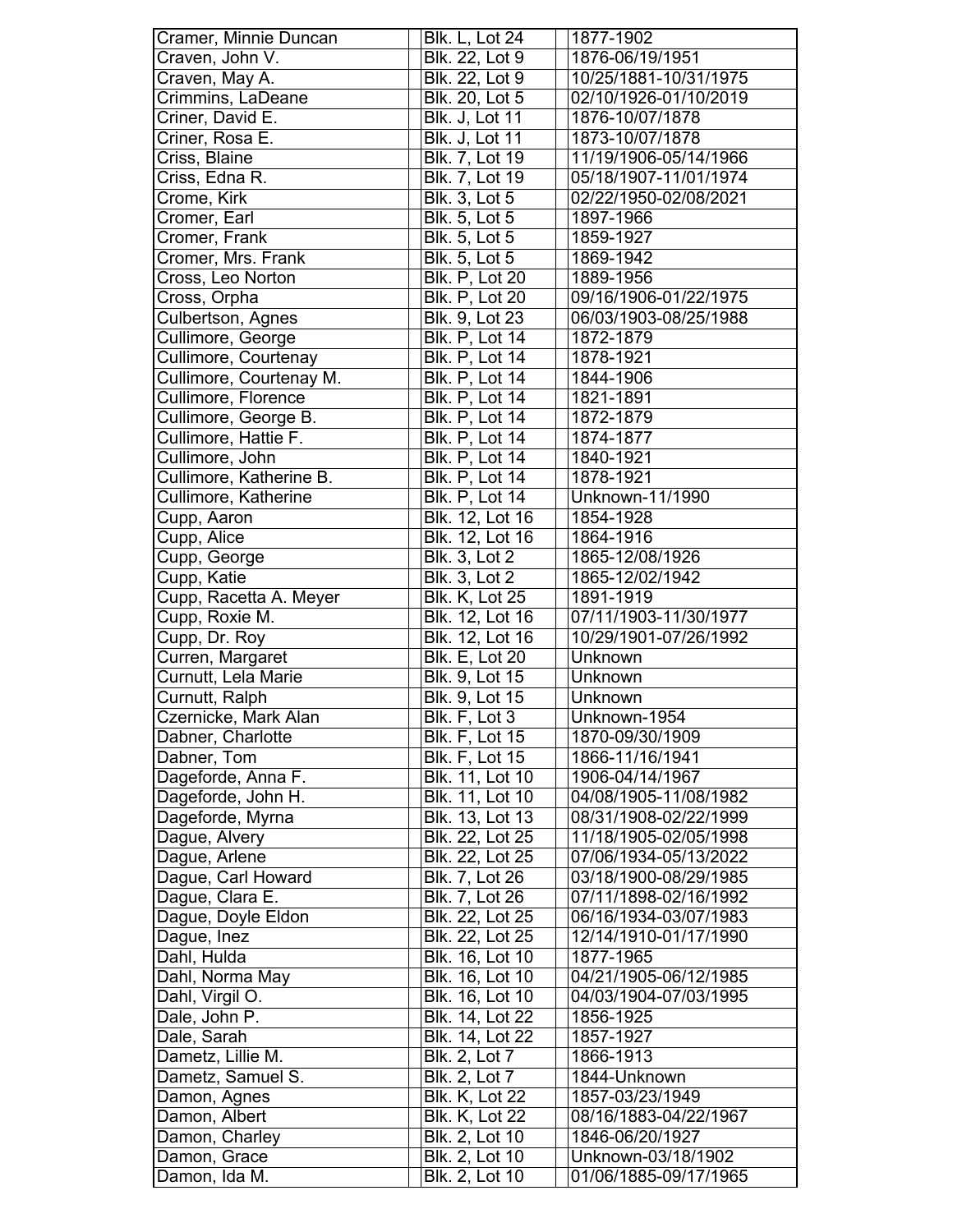| Damon, Jennie M.       | Blk. 2, Lot 10                    | 1858-1916              |
|------------------------|-----------------------------------|------------------------|
| Damon, Louella Govera  | Blk. 14, Lot 26                   | 09/15/1875-03/25/1926  |
| Damon, Lowell H.       | Blk. 2, Lot 10                    | 05/07/1875-11/10/1958  |
| Damon, Oliver E.       | <b>Blk. K, Lot 22</b>             | 1852-1896              |
| Damon, William A.      | Blk. 14, Lot 26                   | 03/11/1875-02/18/1961  |
| Darby, Agnes Ann       | <b>Blk. N, Lot 12</b>             | 1844-1894              |
| Darby, Alice Hollowell | <b>Blk. N, Lot 12</b>             | 1866-1954              |
| Darby, Edwina Marie    | Blk. 18, Lot 11                   | 07/26/1901-10/11/1976  |
| Darby, Eudora          | <b>Blk. N, Lot 12</b>             | 1863-1876              |
| Darby, Eva             | Blk. 14, Lot 7                    | 10/03/1893-12/14/1993  |
| Darby, Eva Earnest     | <b>Blk. N, Lot 12</b>             | 04/25/1870-04/20/1931  |
|                        | <b>Blk. N, Lot 12</b>             | 1872-1880              |
| Darby, Eva May         |                                   |                        |
| Darby, Grace           | Blk. 18, Lot 11                   | 1899-06/17/1984        |
| Darby, Herb Henry      | Blk. 18, Lot 11                   | 10/29/1898-07/1988     |
| Darby, Phil Nathan     | Blk. 18, Lot 11                   | 1897-1927              |
| Darby, Philip          | <b>Blk. N, Lot 12</b>             | 1841-1923              |
| Darby, Lola Blanch     | <b>Blk. 18, Lot 11</b>            | 1873-1958              |
| Darby, Mary Hull       | <b>Blk. N, Lot 10</b>             | 01/01/1864-01/26/1946  |
| Darby, Mildred         | <b>Blk. N, Lot 12</b>             | 1898-1900              |
| Darby, Rezin           | <b>Blk. N, Lot 12</b>             | 02/14/1868-11/30/1952  |
| Darby, Walter          | Blk. 18, Lot 11                   | 1874-1937              |
| Darby, W. Donald       | Blk. 18, Lot 11                   | 07/29/1925-05/12/2003  |
| Darby, Willis          | Blk. 14, Lot 7                    | 1892-1967              |
| Davis, Alice G.        | Blk. 6, Lot 14                    | 1874-1902              |
| Davis, Arman E.        | Blk. P, Lot 4                     | 1862-1927              |
| Davis, Blanch H.       | <b>Blk. 11, Lot 13</b>            | 07/17/1917-01/08/1973  |
| Davis, Clarkson        | Blk. 6, Lot 14                    | 1847-01/11/1936        |
| Davis, Clinton         | <b>Blk. N, Lot 22</b>             | 1861-1950              |
| Davis, Elizabeth A.    | Blk. 6, Lot 14                    | 1852-10/02/1931        |
| Davis, Hattie N.       | Blk. P, Lot 4                     | 1865-1902              |
| Davis, Lloyd L.        | Blk. 4, Lot 19                    | 10/02/1882-08/03/1904  |
| Davis, Lucy C.         | <b>Blk. N, Lot 22</b>             | 1871-1949              |
| Davis, Lydia           | Blk. 6, Lot 4                     | 01/13/1841-10/23/1916  |
| Davis, Martin Ray      | Blk. P, Lot 4                     | 05/20/1894-05/30/1894  |
| Davis, Mary            | <b>Blk. N, Lot 22</b>             | 1859-09/19/1892        |
| Davis, Raymond         | <b>Blk. N, Lot 22</b>             | 1889-1908              |
| Davis, Sherman S.      | Blk. 11, Lot 13                   | 12/23/1919-11/03/1983  |
| Davis, Spencer         | Blk. 6, lot 4                     | 02/01/1834-12/11/1908  |
| Davison, Hazel N.      | Blk. 13, Lot 12                   | 12/25/1910-12/31/2012  |
| Davison, Herbert L.    | Blk. 13, Lot 12                   | 07/13/1943-09/17/1962  |
| Davison, Larry A.      | Blk. 13, Lot 12                   | 10/26/1949-09/06/2020  |
| Davison, Ralph         | Blk. 13, Lot 12                   | 09/19/1910-07/21/1963  |
| Dawdy, Alfred          | Blk. 10, Lot 2                    | 1883-1932              |
| Dawdy, Avery           | Blk. P, Lot 6                     | 1868-01/02/1895        |
| Dawdy, Florence        | Blk. P, Lot 6                     | 07/29/1891-03/02/1932  |
| Dawdy, George W.       | Blk. P, Lot 6                     | 1839-1922              |
| Dawdy, Infant          | Blk. P, Lot 6                     | Unknown-06/09/1891     |
| Dawdy, Jeroska         | Blk. P, Lot 6                     | 11/10/1850-05/13/1934  |
| Dawdy, Jessie M.       | Blk. P, Lot 6                     | 12/03/1882-10/26/1945  |
| Dawdy, Lyman           | Blk. P, Lot 6                     | 1876-03/18/1880        |
| Dawdy, Margaret        | Blk. 10, Lot 2                    | 1839-1929              |
| Day, Everett           | Blk. 20, Lot 1                    | 01/20/1893-01/04/1968  |
| Day, Infant            | Blk. 14, Lot 8                    | 07/25/1928-07/25/1928  |
| Day, Louisa Durst      | Blk. 20, Lot 1                    | 07/13/1894-01/22/1958  |
| Day, Myrtle Faulk      | Blk. 12, Lot 10                   | 1875-1946              |
| Day, Nathan            |                                   |                        |
|                        |                                   |                        |
| Day, Verlin K.         | Blk. 12, Lot 10<br>Blk. 20, Lot 1 | 1865-1950<br>1912-1959 |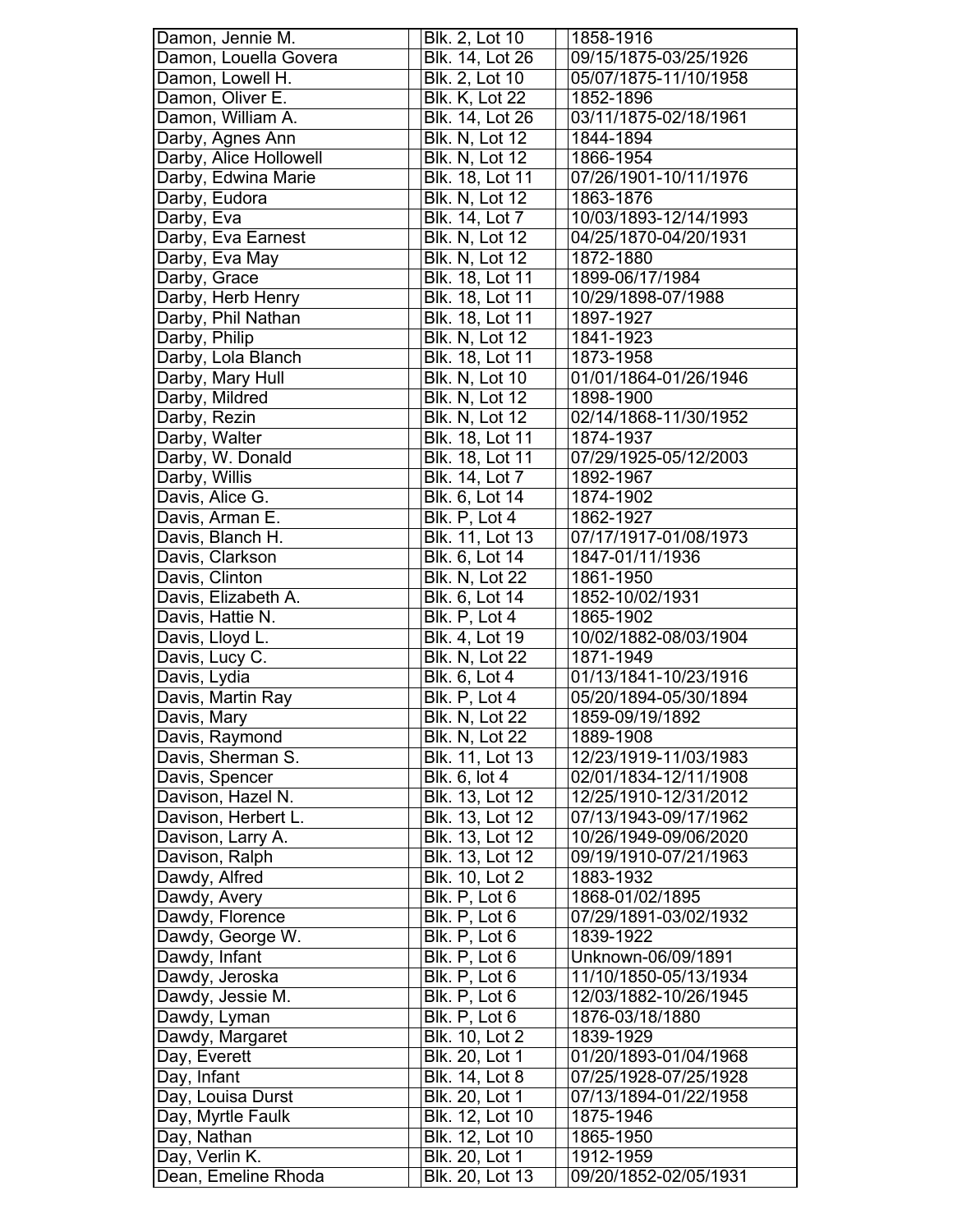| Dean, Josiah S.                 | Blk. 20, Lot 13        | 05/20/1853-01/08/1930 |
|---------------------------------|------------------------|-----------------------|
| Decker, Anna J.                 | <b>Blk. 7, Lot 6</b>   | 03/23/1898-06/20/1992 |
| Decker, Arthur E.               | <b>Blk. 7, Lot 6</b>   | 11/10/1909-11/26/1974 |
| Decker, Charles H.              | Blk. K, Lot 8          | 11/24/1850-11/24/1916 |
| Decker, Charles O.              | Blk. 12, Lot 21        | 1874-1939             |
| Decker, Earl Charles            | Blk. 7, Lot 25         | 11/05/1931-10/27/1983 |
| Decker, Emma                    | Blk. 12, Lot 21        | 1875-1966             |
| Decker, Laura                   | <b>Blk. 12, Lot 21</b> | 1896-1920             |
| Decker, Larry                   | Blk. 12, Lot 21        | 03/14/1943-06/07/2003 |
| Decker, Lydia L.                | Blk. K, Lot 8          | 04/06/1851-02/08/1930 |
| Decker, Mary A.                 | Blk. 7, Lot 25         | 03/26/1934-02/25/1978 |
| Decker, Oscar L.                | Blk. F, Lot 14         | 03/11/1896-01/22/1962 |
| Decker, Raymond L.              | Blk. 12, Lot 21        | 08/21/1900-02/01/1997 |
|                                 | <b>Blk. F, Lot 14</b>  | 07/29/1899-07/15/1993 |
| Decker, Samantha Ione           |                        |                       |
| Decker, Sara L.                 | Blk. 12, Lot 21        | 06/30/1900-08/11/1995 |
| Deering, Earnest                | Blk. H, Lot 6          | 1877-09/08/1883       |
| Deering, Mary                   | Blk. H, Lot 6          | Unknown-09/04/1883    |
| Deever, Earl D.                 | Blk. 20, Lot 25        | 06/06/1897-11/04/1995 |
| Deever, Minnie                  | Blk. 20, Lot 25        | 10/18/1898-12/25/1995 |
| Delay, George                   | <b>Blk. A, Lot 16</b>  | 1879-1951             |
| Denman, Ben A.                  | Blk. E, Lot 1          | 1891-05/04/1932       |
| Denman, Caleb B.                | Blk. E, Lot 1          | 1857-1916             |
| Denman, Ella May                | Blk. 3, Lot 7          | 01/10/1860-08/19/1941 |
| Denman, Kenneth W.              | Blk. 3, Lot 7          | 1906-1941             |
| Denman, Louise S.               | Blk. E, Lot 1          | 1858-02/24/1936       |
| Deman, Vernon K.                | Blk. E, Lot 1          | 1888-1890             |
| Denning, Earl S.                | Blk. 6, Lot 21         | 06/26/1909-08/07/1985 |
| Denning, Hazel Merle            | Blk. 6, Lot 10         | 07/07/1913-11/15/1913 |
| Denzler, Johannas               | Blk. 1, Lot 11         | 01/24/1827-01/10/1906 |
|                                 |                        |                       |
|                                 |                        |                       |
| Depew                           | <b>Blk. Q, Lot 18</b>  | Unknown               |
| Desbien, Phillip T.             | <b>Blk. 13, Lot 13</b> | 03/02/1964-06/07/1982 |
| Deutschman, Fred                | <b>Blk. 20, Lot 1</b>  | 1874-1960             |
| Deutschman, Louise              | Blk. 20, Lot 1         | 1884-1960             |
| DeVol, Leigh Ann                | <b>Blk. 11, Lot 25</b> | 10/15/1955-09/16/2010 |
| Dewey, Cynthia                  | <b>Blk. Q, Lot 20</b>  | 01/08/1814-04/18/1879 |
| Dewey, Judith A.                | Blk. 13, Lot 25        | 09/18/1944-04/15/2013 |
| Dewey, Juritta                  | <b>Blk. Q, Lot 20</b>  | 05/12/1855-12/28/1932 |
| Dewey, L.P.                     | <b>Blk. Q, Lot 20</b>  | 04/14/1835-02/19/1926 |
| Dewey, Marvin                   | Blk. 13, Lot 25        | 05/12/1941-01/18/2020 |
| Dhority, Mary Ott               | <b>Blk. O, Lot 23</b>  | 1869-1926             |
| Dhority, Julius                 | <b>Blk. O, Lot 23</b>  | 1901-1923             |
|                                 | Blk. 15, Lot 14        | 1871-1936             |
| Dickson, George W.              | Blk. 15, Lot 14        | 1879-1965             |
| Dickson, Grace E.               |                        |                       |
| Dickson, Hiram T.               | Blk. 15, Lot 14        | 09/09/1906-10/08/1991 |
| Dickson, J.T.                   | Blk. 11, Lot 18        | 10/27/1900-11/26/1974 |
| Dickson, Jacob L.               | Blk. 15, Lot 14        | 01/02/1917-10/22/1973 |
| Dickson, John H.                | Blk. 15, Lot 14        | 1867-1946             |
| Dickson, Kenneth N.             | Blk. 15, Lot 14        | 1905-1959             |
| Dickson, Lyle Tom               | Blk. 22, Lot 6         | 06/11/1939-05/18/2008 |
| Dickson, Mary Beatrice          | Blk. 15, Lot 14        | 09/03/1902-05/08/1985 |
| Dickson, Ocie                   | Blk. 15, Lot 14        | 08/07/1908-04/28/1988 |
| Dickson, Patrick Neu            | Blk. 15, Lot 14        | 1940-1941             |
| Dickson, Thelma L.              | Blk. 15, Lot 14        | 1903-1968             |
| Dickson, Vera Bell              | Blk. 11, Lot 18        | 01/01/1905-12/10/1978 |
| Dickson, Vesta McVey            | Blk. 15, Lot 14        | 1875-1941             |
| Diedrichs, Adeline S. Kappelman | Blk. 20, Lot 18        | 02/01/1875-08/28/1956 |
| Diedrichs, Fred                 | Blk. 20, Lot 18        | 05/28/1875-11/16/1940 |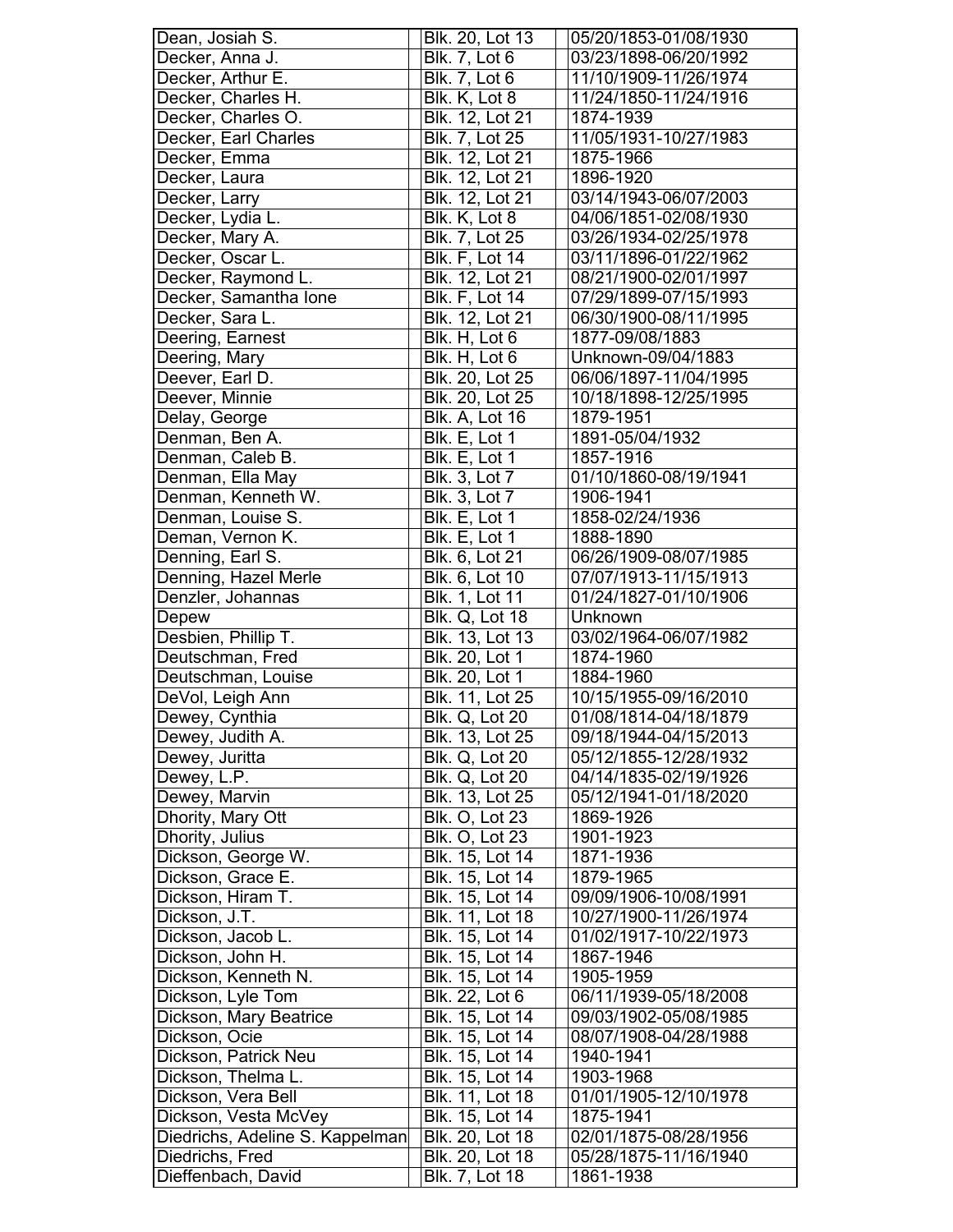| Dieffenbach, Mrs. David | Blk. 7, Lot 18         | 1855-1944             |
|-------------------------|------------------------|-----------------------|
| Diller, Ada             | Blk. 6, Lot 10         | 1881-1906             |
| Diller, Elva Davis      | Blk. 3, Lot 11         | 1892-1942             |
| Diller, Everett         | Blk. 6, Lot 10         | 1905-1936             |
| Diller, George          | <b>Blk. 3, Lot 11</b>  | 1847-1925             |
| Diller, Lawrence        | Blk. 3, Lot 11         | Unknown               |
| Diller, Lewis Bert      | Blk. 6, Lot 10         | 1879-1967             |
| Diller, Mary            | Blk. 3, Lot 11         | 1849-1934             |
| Diller, Pansy, Irene    | Blk. 6, lot 10         | 1887-1965             |
| Diller, Vera L.         | Blk. 6, Lot 10         | 05/01/1902-03/29/1906 |
| Diller, Victor O.       | <b>Blk. 3, Lot 11</b>  | 1891-1957             |
| Diller, Viola           | Blk. 3, Lot 11         | 08/10/1914-12/17/2012 |
| Ditmars, Almira E.      | <b>Blk. G, Lot 18</b>  | 10/12/1849-02/18/1920 |
| Ditmars, E.B.           | <b>Blk. G, Lot 18</b>  | 08/17/1847-04/10/1923 |
| Ditmars, Frank B.       | Blk. 24, Lot 6         | 1873-1950             |
| Ditmars, Lois C.        | Blk. 24, Lot 6         | 1876-1962             |
| Dixon, Anna             | Blk. 20, Lot 19        | 04/26/1869-10/28/1945 |
| Dixon, Perry            | Blk. 20, Lot 19        | 07/29/1949-05/28/1964 |
| Dixon, Virginia Barley  | <b>Blk. N, Lot 16</b>  | 08/10/1859-09/26/1943 |
| Doan, Rosanna Jane      | Blk. 24, Lot 5         | 1873-11/13/1955       |
| Dobbins, S.A.           | <b>Blk. L, Lot 10</b>  | Unknown               |
| Dobbins, Robert         | <b>Blk. L, Lot 10</b>  | 12/26/1819-02/09/1884 |
| Dodd, Adella A.         | Blk. 12, Lot 22        | 1864/1941             |
| Dodd, Alba C.           | Blk. 12, Lot 22        | 08/07/1889-03/29/1963 |
| Dodd, Frances Alcinda   | Blk. 12, Lot 22        | 1890-1946             |
| Dodd, Bonnie J.         | Blk. 11, Lot 6         | 07/21/1925-03/09/1997 |
| Dodd, Mary M.           | Blk. 12, Lot 22        | 11/15/1893-07/23/1970 |
| Dodd, Perry             | Blk. 12, Lot 22        | 08/20/1891-03/27/1918 |
| Dodd, Ralph L.          | <b>Blk.</b> 11, Lot 6  | 07/22/1923-07/06/1997 |
| Dodd, Thomas C.         | Blk. 12, Lot 22        | 1886-1968             |
| Dodd, Thomas C. Sr.     | Blk. 12, Lot 22        | 1841-1927             |
| Dodds, Barbara M.       | <b>Blk. 8, Lot 5</b>   | 10/12/1939-10/12/1939 |
| Dodds, Betty J          | Blk. 16, Lot 23        | 12/07/1931-04/09/2021 |
| Dodds, Calvin C. (Toad) | $B$ lk. 8, Lot 5       | 04/22/1941-12/25/2015 |
| Dodds, Calvin E.        | <b>Blk. 8, Lot 5</b>   | 03/22/1910-04/26/1985 |
| Dodds, Clara J.         | Blk. 8, Lot 5          | 08/02/1915-04/05/1998 |
| Dodds, Clara Leona      | Blk. 16, Lot 23        | 11/06/1909-03/05/1999 |
| Dodds, J. Wayne         | Blk. 16, Lot 23        | 1907-1955             |
| Dodds, Rachelle R.      | <b>Blk. 11, Lot 18</b> | 07/19/1960-06/04/1965 |
| Dodds, Robert N.        | Blk. 16, Lot 23        | 06/09/1930-03/31/2015 |
| Dodds, Sandra Kay       | Blk. 15, Lot 12        | 05/06/1941-02/24/2013 |
| Dodds, Teresa J.        | Blk. 8, Lot 5          | 06/25/1940-01/12/2022 |
| Doebele, Ben            | Blk. 8, Lot 21         | 11/08/1898-12/06/1979 |
| Doebele, Vera           | Blk. 8, Lot 21         | 09/15/1894-06/20/1996 |
| Dolliver, Claude C.     | Blk. 14, Lot 1         | 1888-1962             |
| Dolliver, George        | Blk. 14, Lot 1         | 1890-1958             |
| Dolliver, Lillie        | Blk. 14, Lot 1         | 1864-1953             |
| Dolliver, Maude         | <b>Blk. 14, Lot 1</b>  | 12/28/1894-02/17/1993 |
| Dolliver, Wm. C.        | <b>Blk. 14, Lot 1</b>  | 1862-1927             |
| Donahe, Emma            | Blk. 8, Lot 16         | 1884-1966             |
| Donahe, Willard         | Blk. 8, Lot 16         | 1882-1941             |
| Donohue, Matthew Daniel | Blk. 20, Lot 5         | 09/18/1916-06/27/1979 |
| Dorsey, Dudley          | <b>Blk. F, Lot 15</b>  | Unknown-11/22/1954    |
| Dory, Vada L.           | Blk. 8, Lot 2          | 01/24/1916-12/24/1996 |
| Doser, Charlotte F.     | <b>Blk. O, Lot 17</b>  | 10/07/1875-11/04/1907 |
| Doser, Johannah Mary    | <b>Blk. O, Lot 17</b>  | 1850-1877             |
| Drake, John F.          | <b>Blk. F, Lot 12</b>  | Unknown-02/09/1890    |
| Drake, Malvina J.       | Blk. Q, Lot 12         | 1849-11/20/1923       |
|                         |                        |                       |